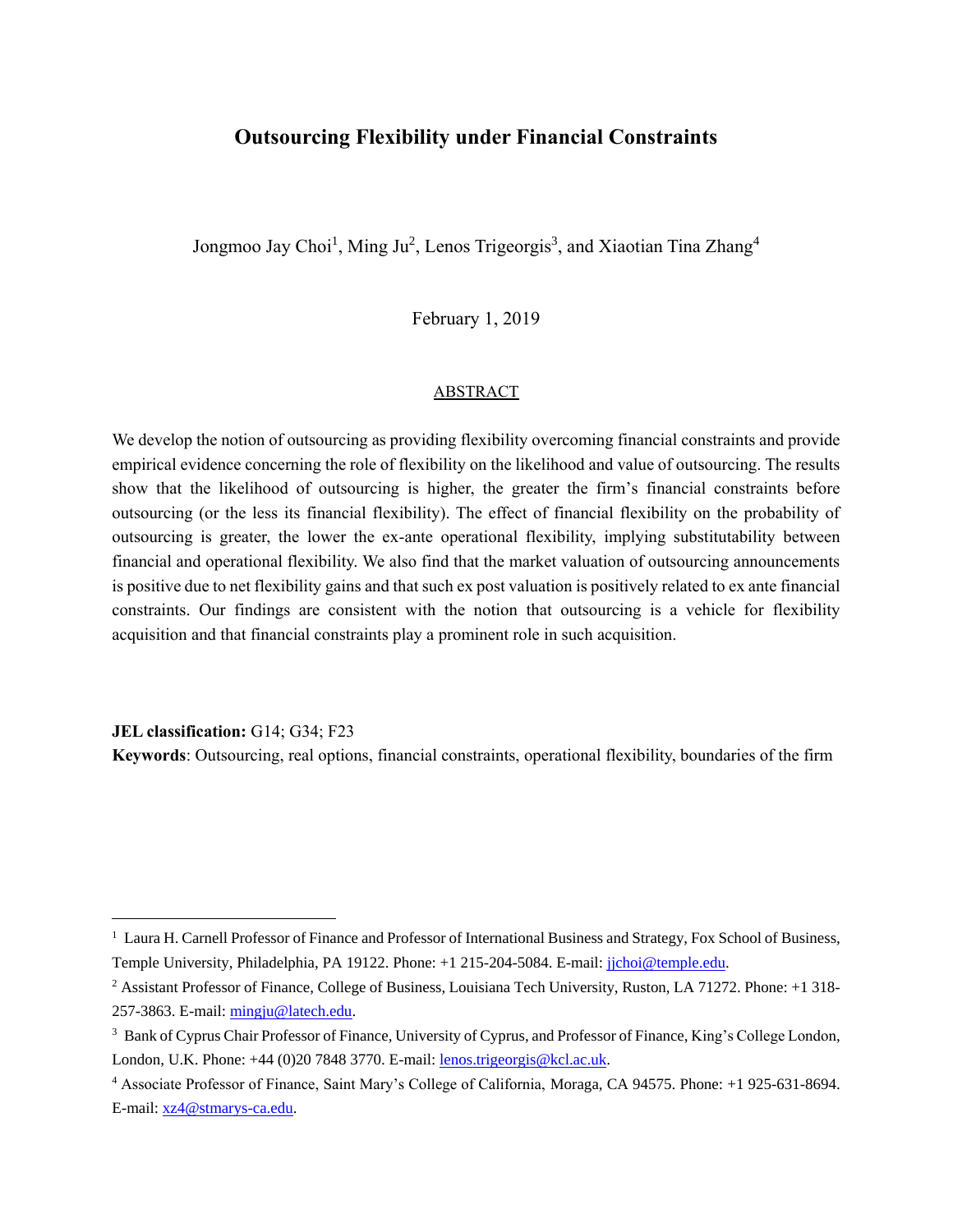# **Outsourcing Flexibility under Financial** C**onstraints**

February 1, 2019

#### ABSTRACT

We develop the notion of outsourcing as providing flexibility overcoming financial constraints and provide empirical evidence concerning the role of flexibility on the likelihood and value of outsourcing. The results show that the likelihood of outsourcing is higher, the greater the firm's financial constraints before outsourcing (or the less its financial flexibility). The effect of financial flexibility on the probability of outsourcing is greater, the lower the ex-ante operational flexibility, implying substitutability between financial and operational flexibility. We also find that the market valuation of outsourcing announcements is positive due to net flexibility gains and that such ex post valuation is positively related to ex ante financial constraints. Our findings are consistent with the notion that outsourcing is a vehicle for flexibility acquisition and that financial constraints play a prominent role in such acquisition.

**JEL classification:** G14; G34; F23

**Keywords**: Outsourcing, real options, financial constraints, operational flexibility, boundaries of the firm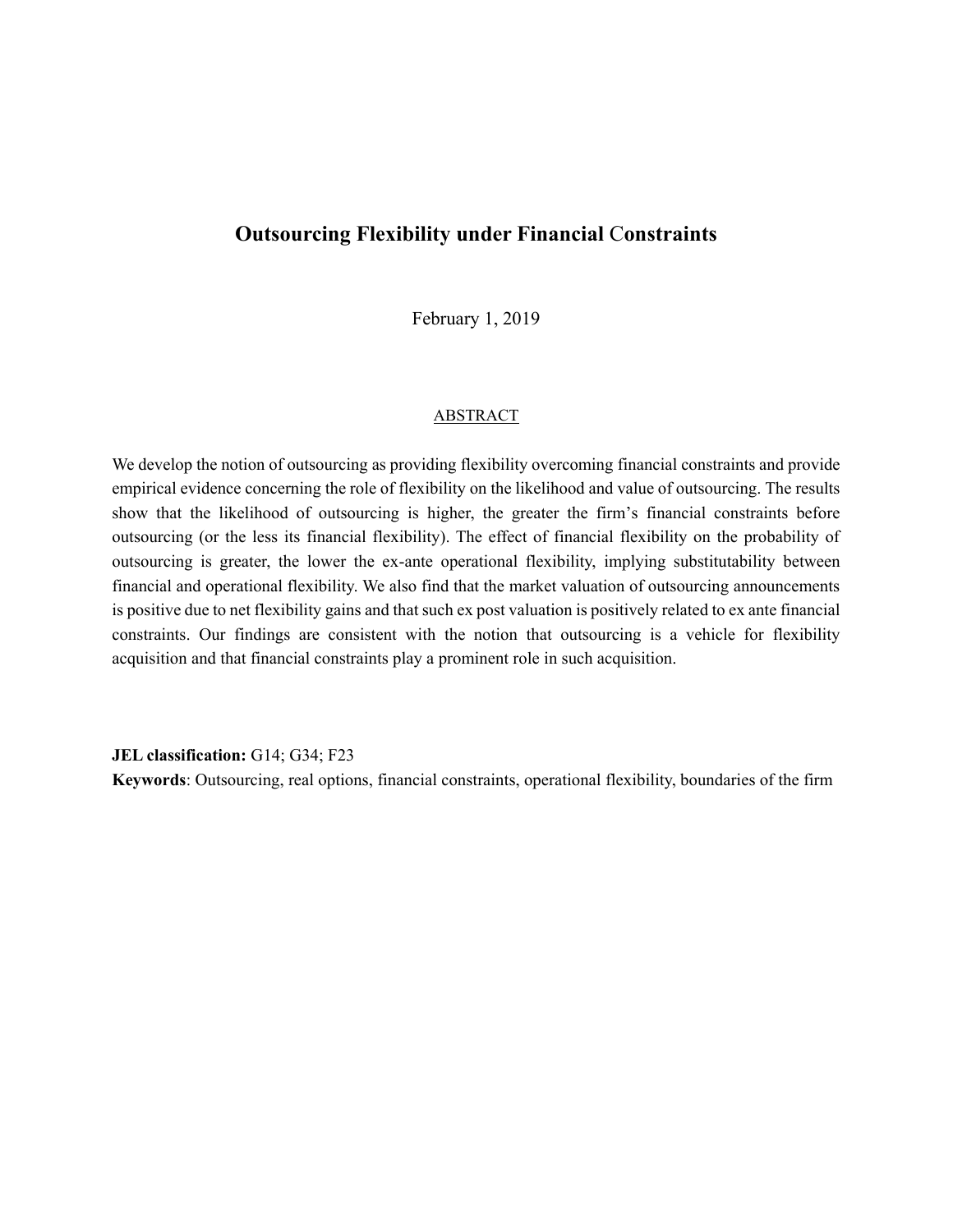## **1. Introduction**

 $\overline{a}$ 

A key implication of real options theory (e.g., see Myers, 1977; McDonald and Siegel, 1986; Pindyck, 1988; Dixit, 1989; Trigeorgis, 1996) is the importance of flexibility in corporate investment strategy.<sup>1</sup> The theory suggests that a firm's ability to adapt is critical in changing market conditions. Such flexibility is partly driven from the irreversibility of large physical investments and the firm's desire to remain flexible under market uncertainty conditions. ROT has been applied to various organizational issues such as joint ventures (Reuer and Tong, 2005), multinational network flexibility (Kogut and Kulatilaka, 1994; Ioulianou et al., 2017), ownership strategy (Li and Li, 2010), and other strategic considerations (see the critical survey by Trigeorgis and Reuer 2017). Triantis and Hodder (1990) and Trigeorgis (1993) have examined conditions when flexibility is value-enhancing in situations involving a complex set of strategic and operating options. Predominantly, the notion of flexibility employed in existing work involving ROT has been operational in focus or involved strategic growth flexibility, and focused less on financial flexibility and financial constraints.

The importance of financial flexibility has been well-recognized in the corporate finance literature. For instance, Denis and McKeon (2012) find that financial flexibility, meaning the lack of financial constraints, plays an important role in the capital structure choice. Gamba and Triantis (2008) develop a dynamic model where the value of financial flexibility depends on the costs of external financing, the firm's growth potential, and the reversibility of capital. A global survey of Chief Financial Officers by Campello, Graham and Harvey (2010) finds that financial constraints significantly influence CFO ability to invest in

<sup>&</sup>lt;sup>1</sup> For additional early work on real options, see Triantis and Hodder (1990), Trigeorgis (1993), and Bernardo and Chowdhry (2002).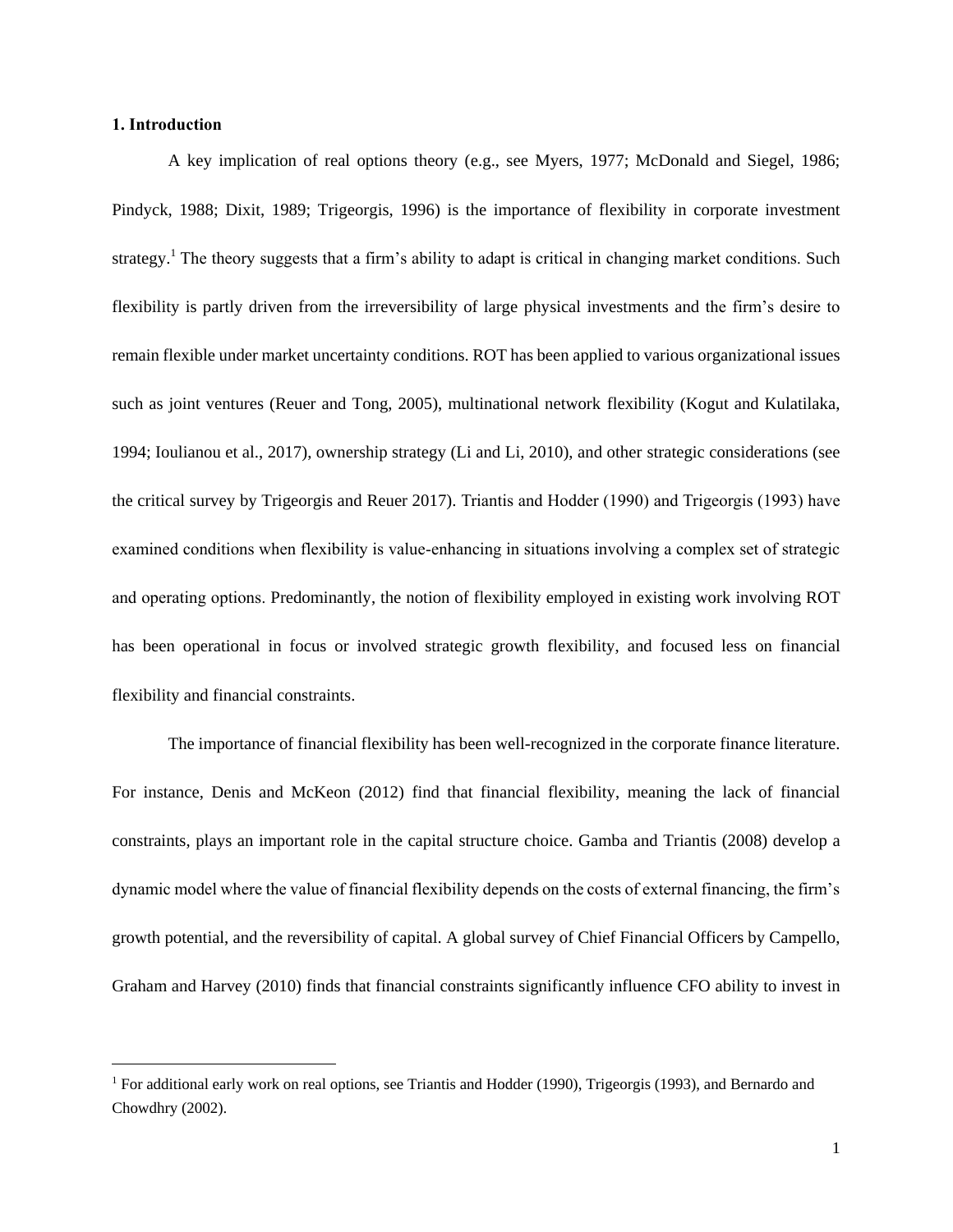attractive investment opportunities during the financial crisis of 2008, underscoring the importance of financial flexibility under constraints.

In this paper, we analyze the role of financial flexibility or financial constraints in the context of outsourcing decisions by U.S. firms while controlling for operational flexibility. We use a set of outsourcing deals by publicly-traded U.S. firms during the 22-year period from January 1, 1995 to December 31, 2016. We explicitly examine whether there is an underlying substitute relationship between financial flexibility and operational flexibility in the context of outsourcing. This is related and extends the work of Choi et al. (2018) who focus on the role of operational flexibility in the context of offshore outsourcing. Past studies, primarily based on transaction cost economics (Williamson, 1975, 1979) and resource-based theory (Barney, 1991; Teece, Pisano and Shuen, 1997), treat outsourcing as part of broader organizational strategies affecting the boundaries of the firm (e.g., Coase, 1937; Williamson, 1975). As such, common motives for outsourcing include the desire to reduce transaction or operational costs (Williamson, 2008) and to acquire competences (Kotabe and Murray, 1990). Given that ROT emphasizes the role of uncertainty and the value of flexibility, its application to the outsourcing context is well-justified (Leiblein, 2003; Nembhard, Shi, and Aktan, 2003).

Outsourcing is widely adopted by firms as a competitive strategic vehicle in unpredictable market environments. Hewlett-Packard, for instance, makes some products that require key technologies in-house, but outsources many of its other products and services such as printers and servers (Businessweek, 2005). Dell focuses on component integration, distribution, and marketing with virtually no production in-house (Quinn, 2000). At Procter & Gamble, more than 35% of all new product lines come from outside the firm (Huston and Sakkab, 2006). It is not only low-tech commodity products and simple services that are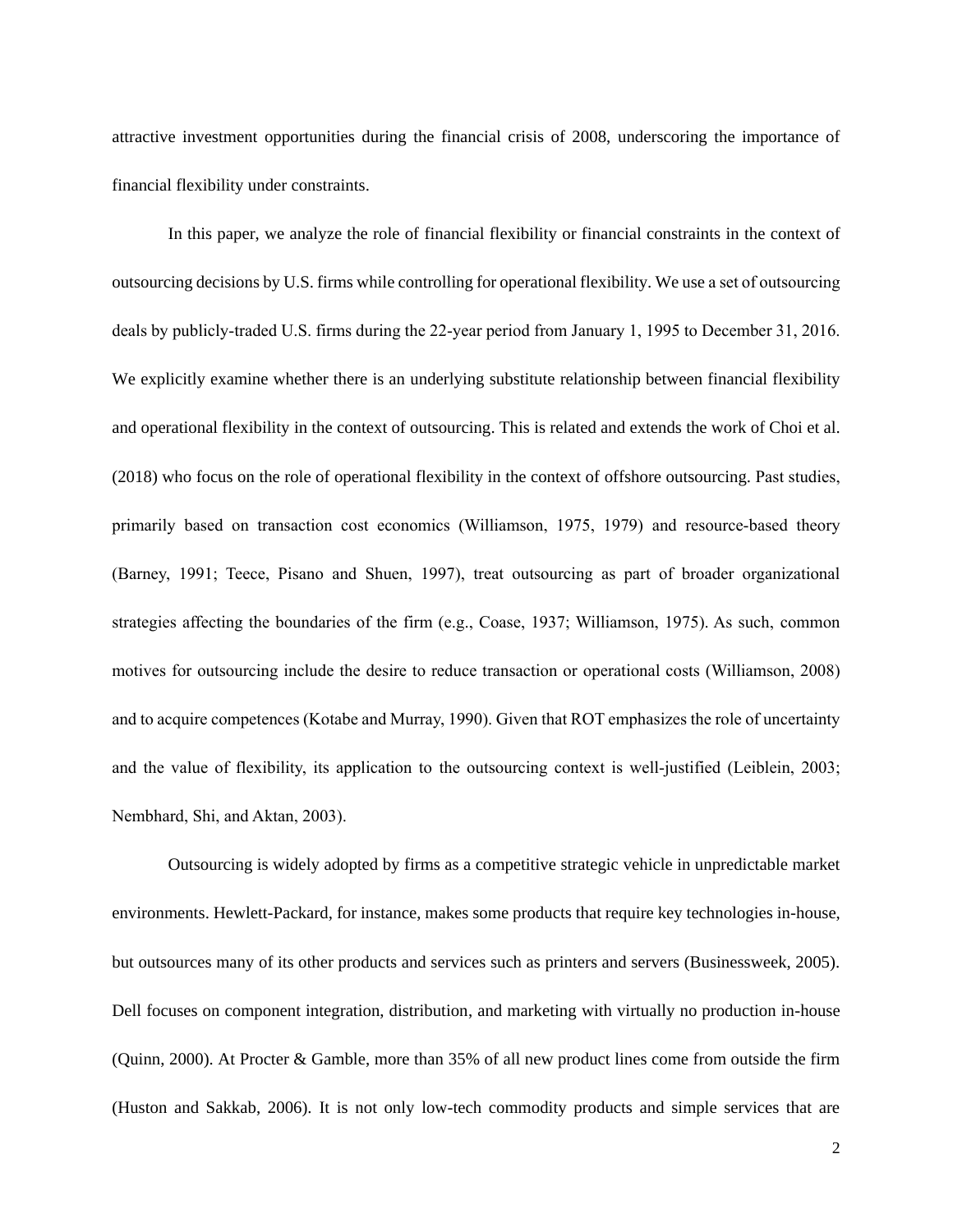outsourced but also facilities involving complicated technologies and cutting-edge innovations. An executive at Unisys Corps underscored that outsourcing "can offer companies the flexibility to quickly change technology as their needs change" (*Wall Street Journal*, 2007).

We develop the notion of an outsourcing decision being viewed as a switching real option and present empirical evidence concerning the likelihood and value of outsourcing flexibility under financial constraints. Without such financial constraints, outsourcing can essentially be viewed as a choice between in-house production and contracting with a partner firm. Outsourcing flexibility allows for the contract to be altered, terminated or renewed at expiration, or to switch suppliers. In effect, outsourcing is a real option that enables the firm to switch to alternative time-dependent investment paths and contingent decisions depending on how future market uncertainty evolves. Under constraints, financial flexibility matters also through its interaction with operating flexibility, thereby impacting the likelihood and value of outsourcing.

We posit that outsourcing is more likely to take place when a firm is facing financial or operational difficulties. Outsourcing can be one of a few restructuring strategies during times of financial difficulty and can allow managers to engage in the strategic use of debt to improve its bargaining position with labor (e.g., Matsa, 2010). Our focus is on whether and how *ex ante* financial flexibility (the reverse of pre-outsourcing financial constraints) relates to the likelihood and value of outsourcing. We also consider whether and how operational flexibility might influence or interact with the impact of financial flexibility.

Our study makes several contributions to the literature. Our study is the first that examines a real options view of outsourcing under financial constraints. As such, pre-outsourcing financial constraints *quo ante* is an antecedent of the likelihood of outsourcing as well as its consequences on market valuation. Second, we show that financial and operational flexibility are partial substitutes; that is, the effect of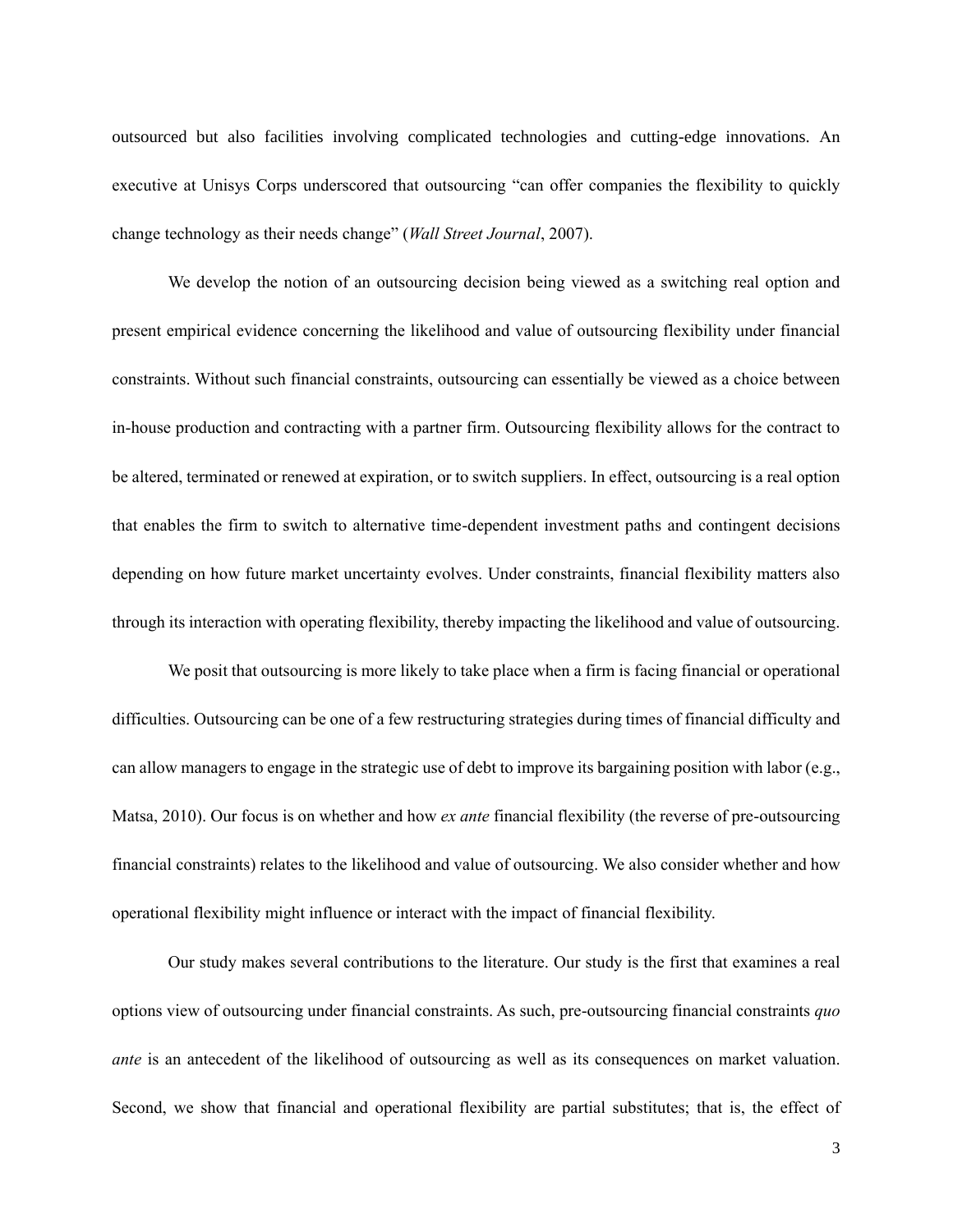financial flexibility (or constraints) on the likelihood and value of outsourcing is moderated by operational flexibility. As such, the effect of financial flexibility on value gains is greater when pre-outsourcing operational flexibility *quo ante* is lower. Third, we document the market valuation effect of outsourcing given financial constraints. Finally, we help advance the real options notion that outsourcing can serve as a vehicle for flexibility acquisition and that this extends to the case when financial constraints are present.

The rest of the paper proceeds as follows. The next section develops our testable hypotheses. Then we describe the sample and data characteristics and our empirical methodology. Subsequently, we present our empirical results, while the last section concludes.

## **2. Background and Development of Hypotheses**

#### **2.1 Outsourcing as a real option**

 $\overline{a}$ 

Flexibility and real options is a way of coping with market uncertainty, rather than investing in costly, irreversible, and often rigid real assets that limit future investment decisions (Bowman and Hurry, 1993; Trigeorgis, 1996). Ioulianou et al. (2017) provide evidence that managerial awareness of the firm's real options can enhance firm value in multinational operations. For a recent review of the role of flexibility and real options in strategic management decisions, see Trigeorgis and Reuer (2017).<sup>2</sup>

From a real options perspective, flexibility can provide significant benefits to outsourcing. Beyond obvious cost savings from outsourcing to lower-cost suppliers, outsourcing can free up financial resources that can be invested in more value-creating activities within the firm (Bryce and Useems, 1998). In an

<sup>&</sup>lt;sup>2</sup> Without relying on ROT, other scholars have pointed to the importance of flexibility and operating leverage, respectively, in coping with external shocks (Kotabe and Mol, 2009) or in generating excess return (Novy-Marx (2011).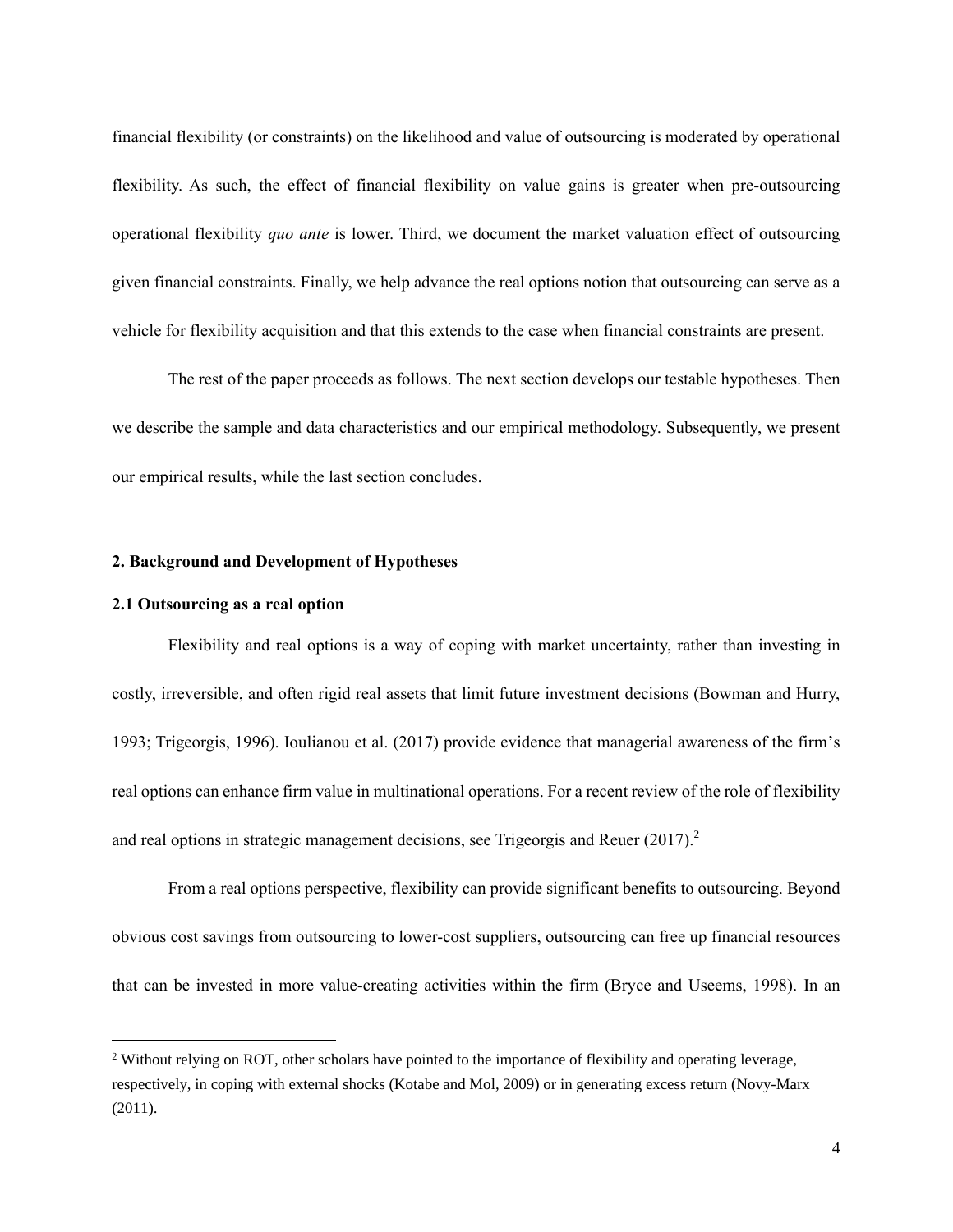uncertain business environment, outsourcing may also allow firms to be more agile and access new technologies and knowhow compared to in-house production (Jiang, Belohlav, and Young, 2007). As Gilley, Greer, and Rasheed (2004) explicate, outsourcing should not be viewed narrowly in terms of procurements; rather it can provide a multitude of strategic and operating options that can be exercised contingent on the resolution of future uncertainty.

ROT generally posits that firms benefit from flexibility to dynamically adjust their future investment decisions according to changing market conditions (e.g., Dixit and Pindyck, 1994; Kogut, 1991; Trigeorgis, 1996). Outsourcing creates value partly because it provides the flexibility to stage, cancel, and scale up or down the firm's internal versus external operations depending on changing market conditions. Flexibility is maintained until the contractual option is acted upon or the contract expires (if not extended). Sanchez (1993: 254-255; 1995: 138) argues that "in dynamic environments a firm can achieve competitive advantage by creating strategic flexibility in the form of alternative courses of action – or strategic options – available to the firm for competing in product markets".

A firm typically faces different types of uncertainty, such as a decline in demand due to competition or technological change, an upsurge or stickiness in input prices, asset specificity, adjustment costs and delays, imperfect information, and so forth. In such situations, it may be preferable to avoid making commitment to large fixed capacities upfront. An outsourcing agreement may allow the firm to avoid the trap of getting stuck with high fixed costs. Given high demand uncertainty, replacing inflexible in-house activities with flexible outsourcing contracts may allow the firm to make quicker and more flexible adjustments. In effect, outsourcing decisions can change such fixed cost investments into flexible production arrangements by attaining an adjustable contractual relationship with compatible outsourcing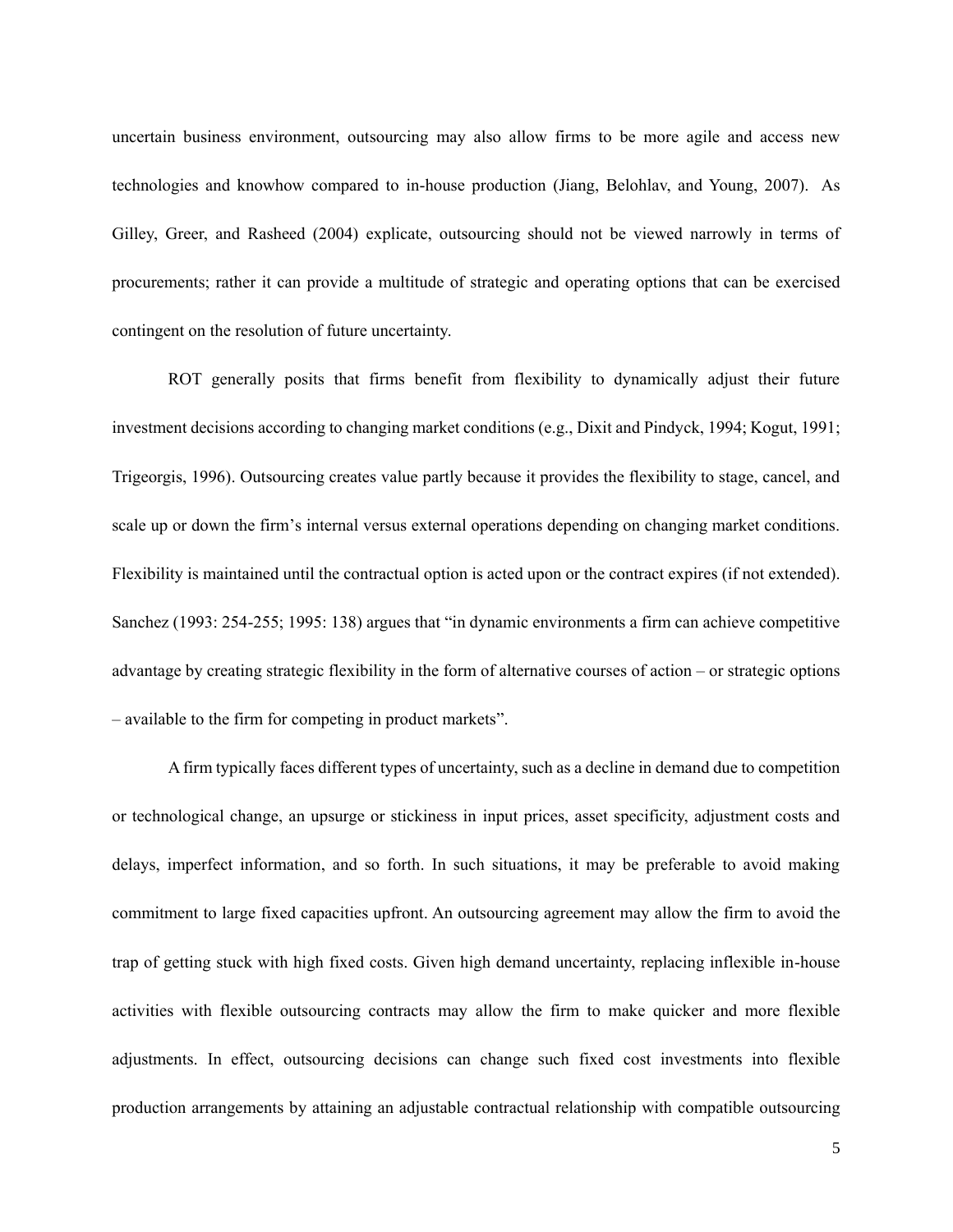partners (Jiang et al., 2007).<sup>3</sup> In case future market demand falls, for example, an outsourcing contract can be let expire without being renewed. Costs can be contained to the costs of getting into the outsourcing arrangement, such as partner search, contract negotiation, setting up initial facilities, training external crews, etc. In an up market, the contract can be renewed and even be scaled up. External suppliers can provide needed supplies possibly at a lower cost. More flexible production decisions in an outsourcing arrangement can be a potent source of value creation (Bowman and Hurry, 1993). Outsourcing also "allows firms to transfer the risk of changes in production as well as responsibility for future capital outlays to intermediate markets" (Holcomb and Hitt, 2007: 470). By contrast, in-house committed production is more difficult to downsize given the high fixed costs of letting go permanent employees and abandoning internal operations. These costs include severance pay, the cost of dealing with labor unions, and the loss due to the illiquidity of certain firm-specific assets.

Outsourcing can thus be viewed as a decision to enter an interim external contract with subsequent investments subject to renewal, modification or cancellation, and the benefit of gathered experience from the supplier relationship. The outsourcing decision involves a choice between outright in-house production commitment and contractually-adjusted future investment plans at a fixed contract price. Since the firm has a right to extend, scale up or down or cancel the outsourcing contract under specified conditions, it acquires valuable flexibility. The outsourcing firm can condition its strategic investments on the successful outcome of earlier interim decisions as well as external fluctuating demand or supply conditions. With flexible

 $\overline{a}$ 

<sup>&</sup>lt;sup>3</sup> The firm may be better off to make a small initial investment at a limited cost to help assess the nature of risk and future contingent prospects by forming a more informed view of evolving investment attractiveness. The firm in effect can enter into a fixed-price term contract opening up strategic options at a specific premium.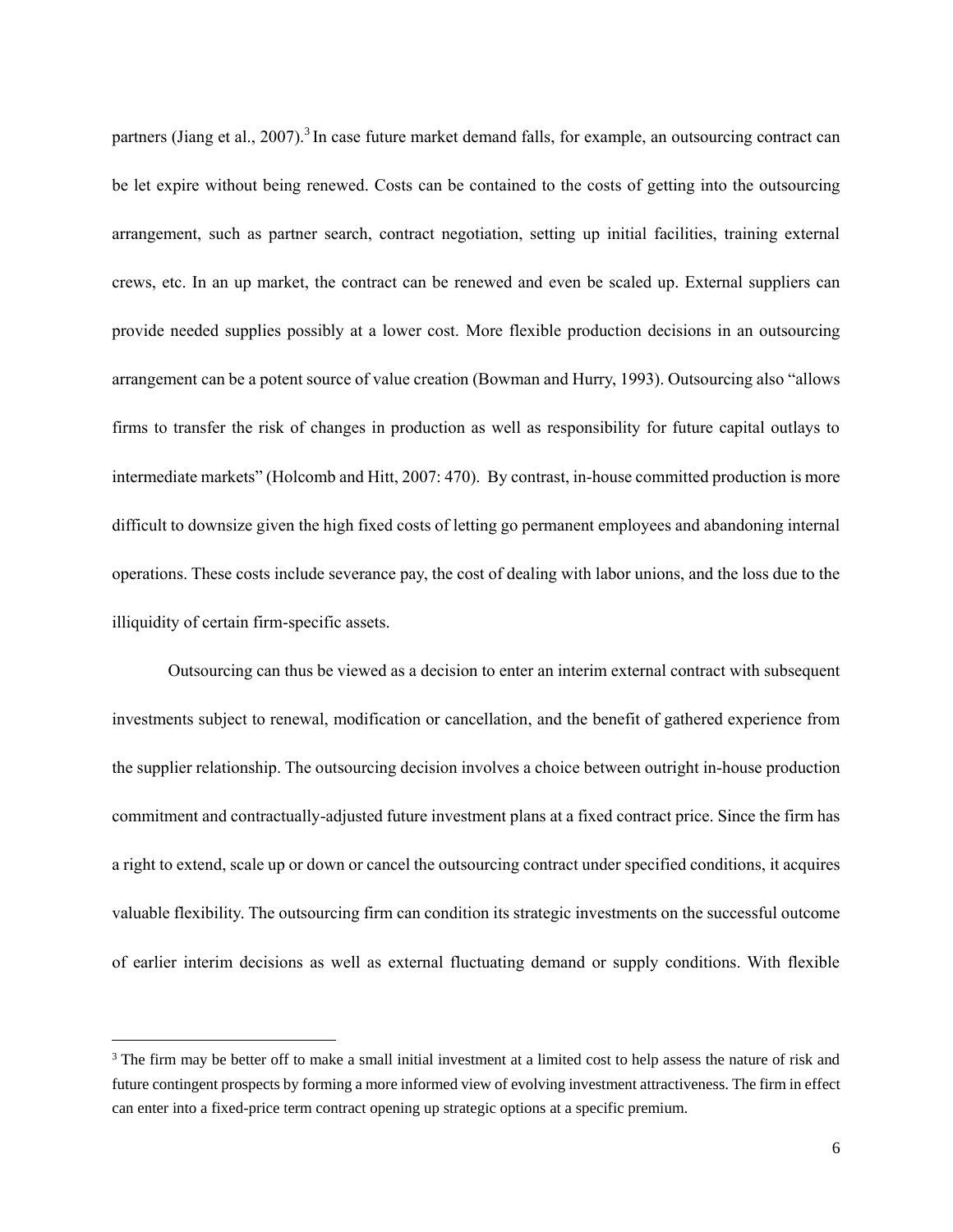contractual outsourcing provisions, the firm can mitigate downside risk while retaining potential upside gains via staged, scale-adjusted decisions. In this sense, outsourcing increases firm value as it gives the firm an option to grow in favorable market conditions but scale down or avoid additional investment in unfavorable conditions. The outsourcing decision payoff is asymmetric with full potential gains in an up market and limited loss in a down market. Accordingly, we expect the market will positively recognize the value of flexibility due to outsourcing. In a way, outsourcing is like a call option owned by the focal firm on the purchase of outsourced activities at a fixed contract price that expires at the maturity of the underlying contract (with an extension option). A binary option payoff schedule for outsourcing is shown in Appendix 1 for illustration.

The above discussion justifies the incentive of potential flexibility value acquisition via outsourcing. We posit that the flexibility value of outsourcing is recognized in the market's reactions to outsourcing announcements. This is a preliminary, base hypothesis intended to confirm that our sample behaves as expected, prior to our main analysis on the effect of financial constraints on the likelihood and value of outsourcing.

*H1: (market value) The market value of outsourcing will be positive, as manifested in cumulative abnormal returns surrounding outsourcing announcements.*

#### **2.2 Financial constraints**

There is wide agreement in the literature that the financial conditions of a firm or its financial flexibility is an important determinant of its investment behavior. Denis (2011) argues that decisions on financial policies should preserve flexibility to respond to adversity at times of insufficient resources. Denis and Sibilkov (2010) find evidence that, for financially constrained firms, liquidity in the form of cash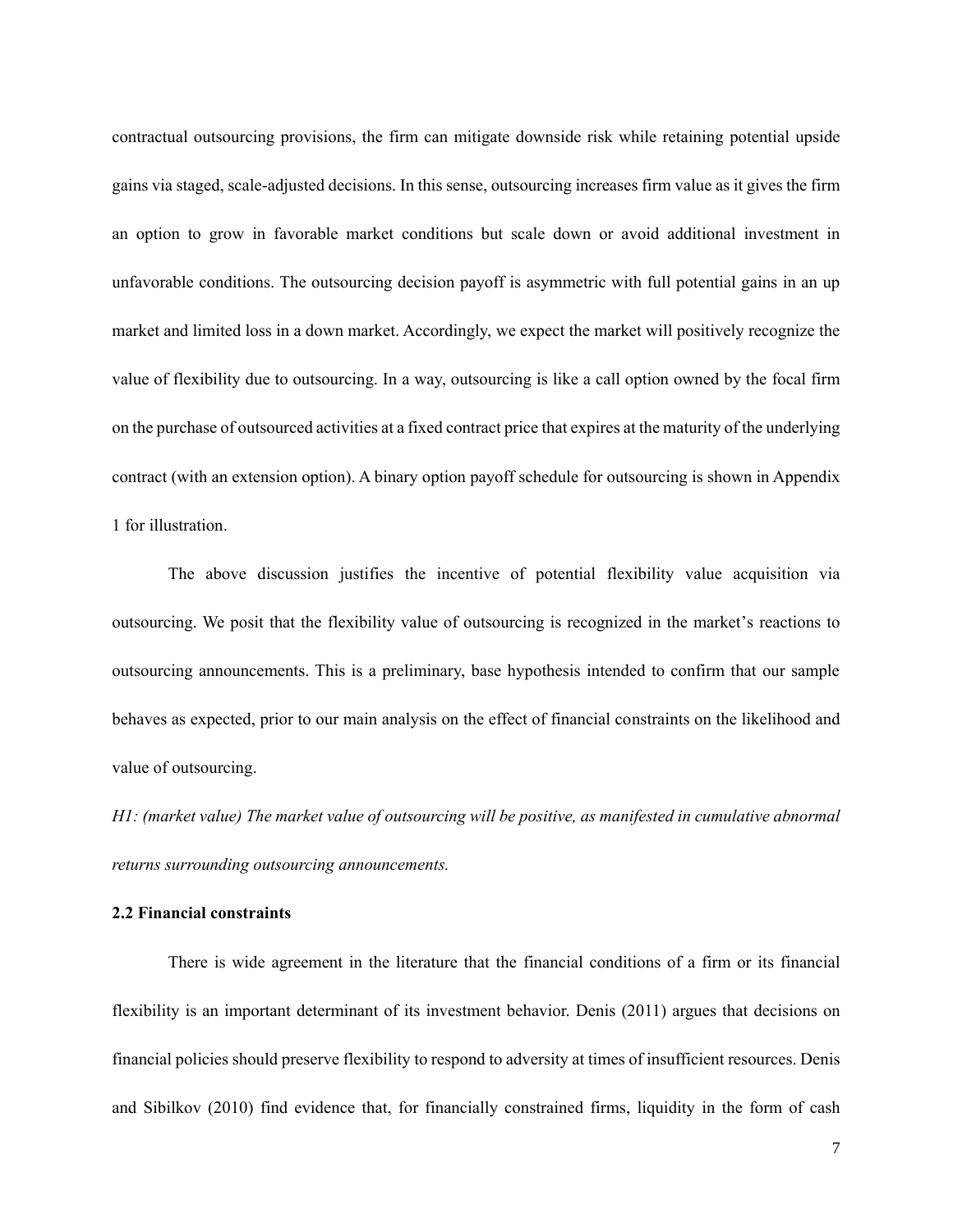holdings can be a value-enhancing alternative to costly external financing. Gamba and Triantis (2008) develop a dynamic model where financial flexibility mitigates the underinvestment problem due to lack of financing, partly due to the irreversibility of capital. Luo (2011) finds that financially constrained firms outperform relative to unconstrained firms after controlling for governance; this suggests that financial constraints may substitute for good governance in disciplining firm managers at times of cash shortage.

Trigeorgis (1993) argues that a firm or a project often involves multiple real options which may interact, typically involving substitutability or functional redundancies, which often results in their combined option value being less than the sum of individual option values. It is similarly plausible that operational flexibility may also interact with financial flexibility in a substitutable capacity. Gamba and Triantis (2008) find that high cash levels increase firm value when there are growth options and high external financing costs. Aabo, Pantzalis, and Park (2016) find that financial constraints diminish the impact of multinationality on growth options, and that the operational flexibility associated with multinationality accrues fully only if a firm is not financially constrained. Ioulianou et al. (2017) provide evidence that multinational flexibility can create value for less financially constrained firms.

We here argue that financial flexibility can be acquired by outsourcing agreements and that outsourcing flexibility creates more value for financially constrained firms. Bryce and Useems (1998) suggest that use of outsourcing by a firm may help alleviate the tightness of financial resources so that it can invest more effectively in value-creating activities within the firm. Thus, financial constraints or difficulties *quo ante* can induce more outsourcing. However, outsourcing is subject to resistance by labor. Thus, firms may engage in the strategic use of debt to improve their bargaining position vis-à-vis labor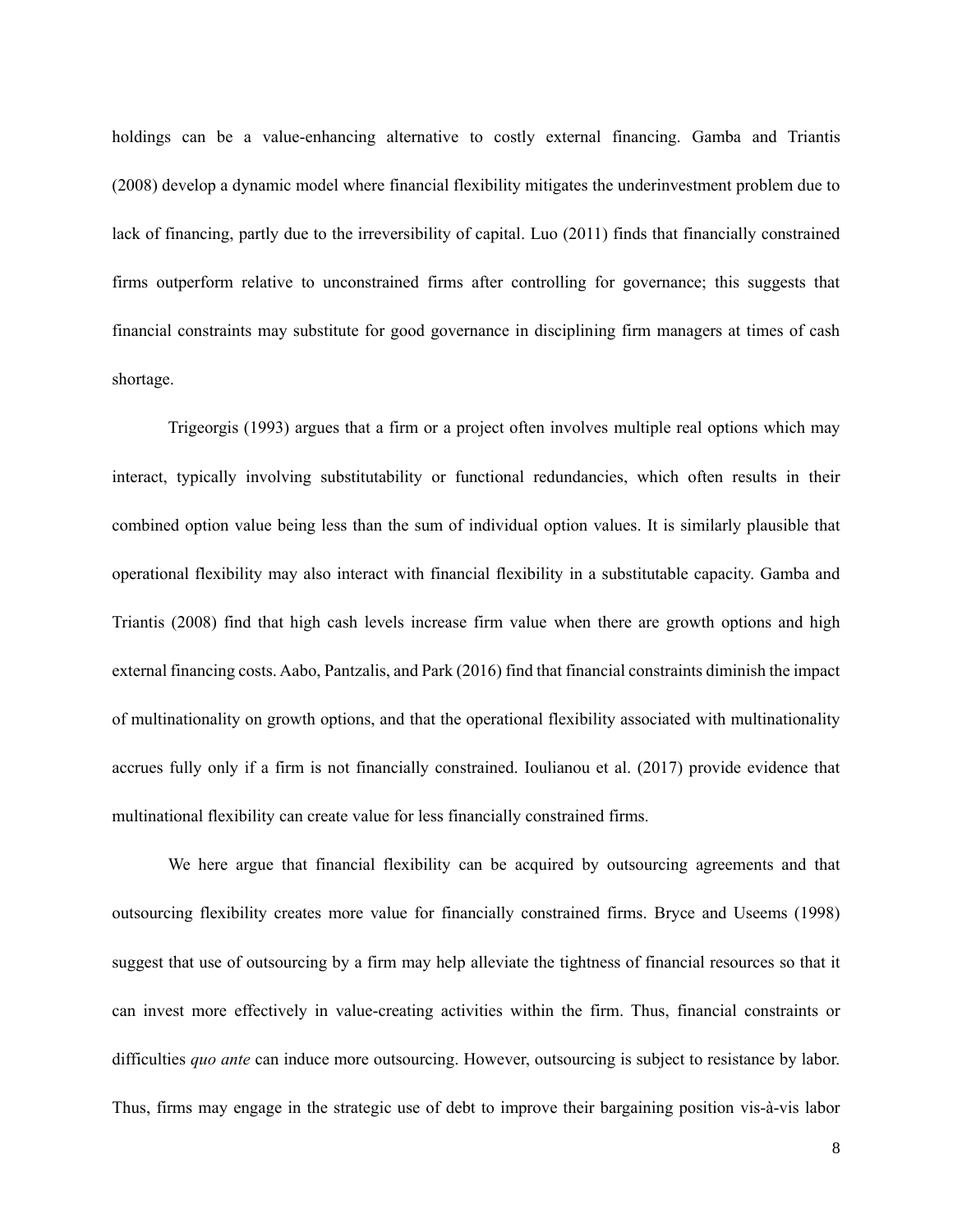(Bronars and Deere, 1991: Matsa, 2010; Agrawal and Matsu, 2013). In the context of real switching options, variables related to labor strength can be viewed as a form of switching cost. Thus we hypothesize that there is a connection between the likelihood of outsourcing and the financial constraints facing the firm *ex ante* before outsourcing.

*H2: (outsourcing likelihood) The likelihood of outsourcing is higher, the greater the degree of ex ante financial constraints (or the lower the ex-ante financial flexibility) before outsourcing.*

Given the presence of multiple interacting real options within the firm, the firm's operational flexibility due to real options will likely also interact with the degree of its financial flexibility or financial constraints. In this case, the value creation from outsourcing is related to the breadth or spectrum of acquired flexibility including operational and financial flexibility. *Ex-ante*, financial constraints can induce more outsourcing. *Ex post*, outsourcing creates financial (as well as operational) flexibility that may impact value positively. Moreover, the incremental value of financial flexibility depends on (or is moderated by) the degree of operational flexibility.

Lambrecht (2017) reviews real options in the firm's strategic growth decisions (such as market entry modes) and in its corporate finance choices (such as cash levels and liquidity). Gamba and Triantis (2008) show that financial flexibility is valuable since it mitigates underinvestment problems caused by lack of financing opportunities. Goto et al. (2017) consider the strategic market entry of a leader and a follower operating in an economy that switches back and forth between booms and busts, where the two firms' real operational options interact with their financial conditions. Aabo et al. (2016) and Ioulianou et al. (2017) find that financial constraints lower the value of operational flexibility afforded by multinationality: the effect of operational flexibility is realized if there are little or no financial constraints.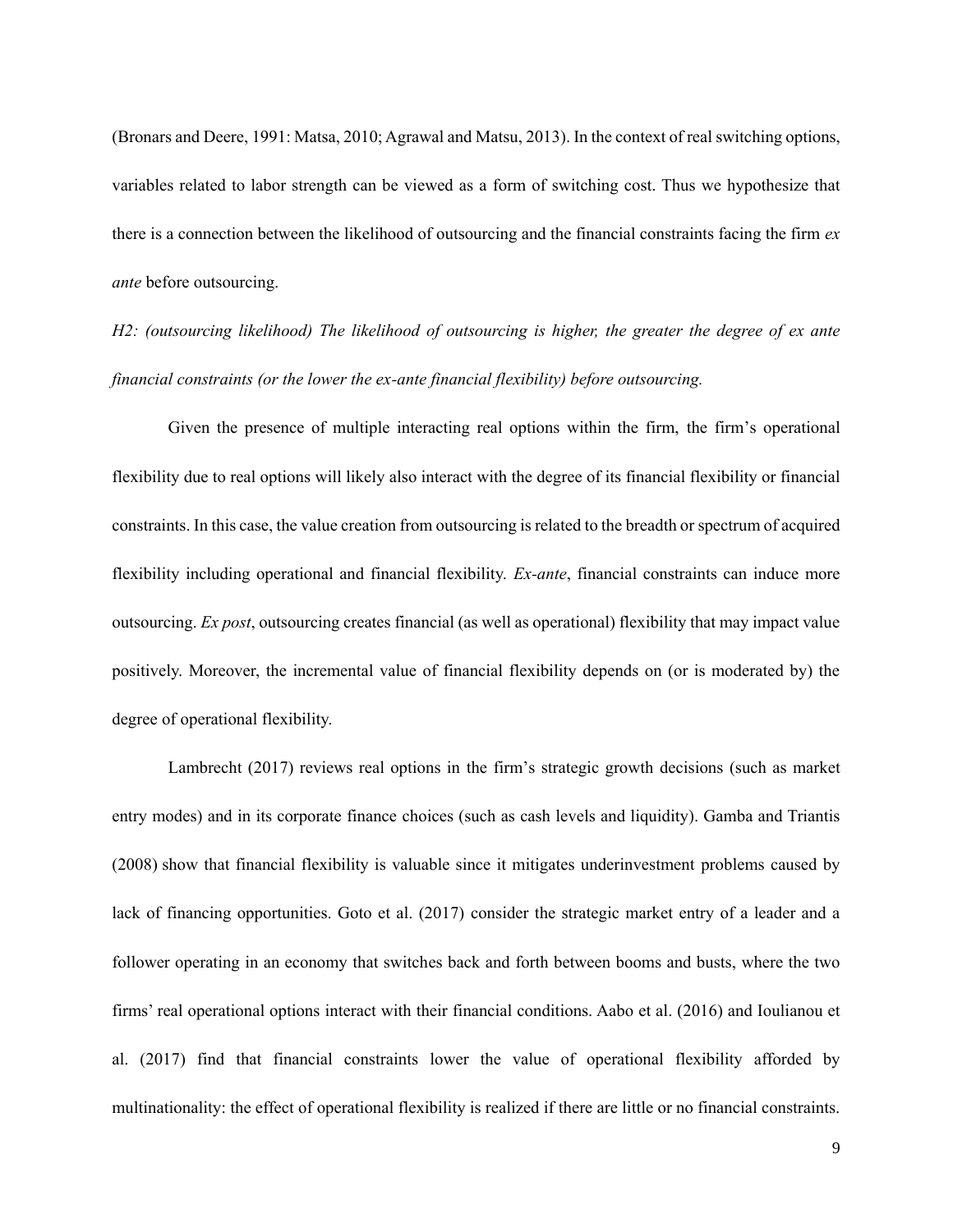We hypothesize a similar interactive effect among financial constraints and operational flexibility in terms of the likelihood and value of outsourcing.

*H3: (interaction of financial and operational flexibility) The effect of ex ante financial constraints on the likelihood of outsourcing is greater, the lower the level of ex ante operational flexibility.* 

Flexible outsourcing decisions are positively affected by external uncertainty. When the future is rather predictable, firms would benefit by having full control via internalizing transactions and efficiency as flexibility is of little value. When external uncertainty is high, flexibility can generally add more value. According to Bowman and Hurry (1993: 767), "[t]he more volatile the opportunity, the more an organization stands to gain (or the less it risks losing) by holding the option." Under uncertainty, leaving options open and being flexible is key. Financial flexibility is enhanced by outsourcing decisions since outsourcing allows freeing fixed investments for a more flexible contractual relationship (Gilly and Rasheed, 2000). According to Lee Ayling, a partner in KPMG's outsourcing division, financial flexibility is a key driver of outsourcing (Financial Times, 2012). Further, sale of assets that formerly supported a currently outsourced function can improve a company's cash flow. For the above reasons, we expect that *ex ante* financial constraints will have a positive impact on the market value of outsourcing.

*H4: (financial flexibility acquisition) The market value of outsourcing depends positively on the degree of ex ante financial constraints facing the firm, ceteris paribus.*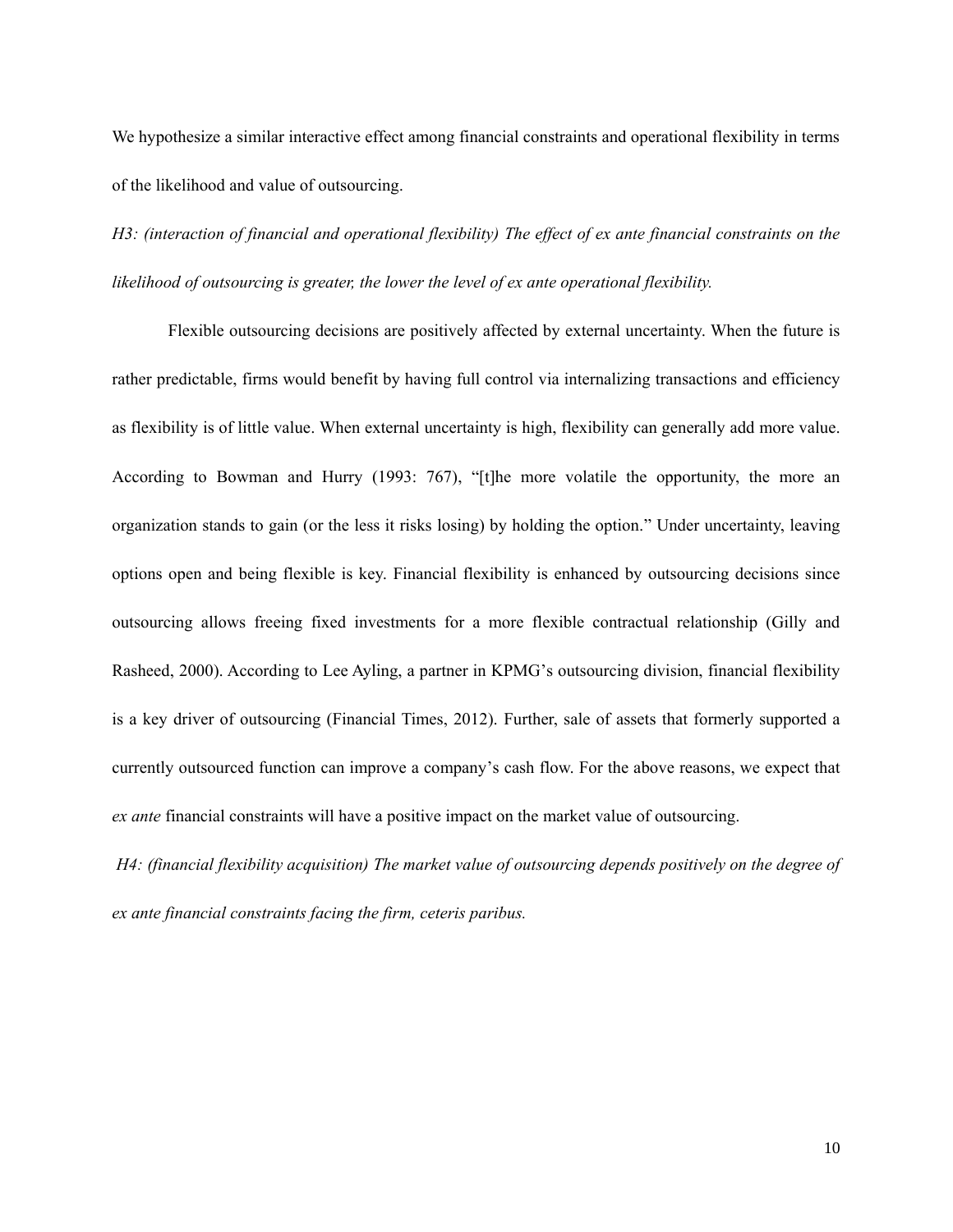## **3. Sample and Variable Construction**

#### **3.1 Sample**

 $\overline{a}$ 

Information on outsourcing events was obtained from *Wall Street Journal (WSJ)* articles in the Factiva database. Keyword search in the headline used the following search terms: "outsourcing," "outsource," or "contract." The time period of study is the 22-year period from January 1, 1995 to December 31, 2016.<sup>4</sup> We obtained 402 initial event observations on outsourcing announcements by publicly-traded U.S. headquartered firms and foreign firms traded in US stock exchanges. Of these, 74 observations were eliminated due to unavailability of essential firm or event information, such as the first date of outsourcing announcement, firms' daily stock price data in CRSP and key financial statement data in COMPUSTAT. We screen out 8 cases which also involved other important corporate announcements (e.g., lawsuits, strikes, layoffs, M&As, earnings, dividends) that could contaminate the market reaction to outsourcing announcements. For this, we searched the *WSJ* for confounding news items for time window  $(-10, +10)$ . The actual event day is typically one day prior to the date the event is reported in the *WSJ*. We limited the analysis to U.S. outsourcing firms with complete data, removing 47 announcements by foreign firms. Our final data consists of 273 U.S. outsourcing events (mostly unique firms, although some firms have multiple outsourcing announcements). We further identified their counterpart firms, which were the outsourcing contract receivers associated with the 273 outsourcing cases. 198 counterpart firms were obtained. Many counterpart firms have received more than one outsourcing contracts from different outsourcing firms in our sample.

<sup>&</sup>lt;sup>4</sup> According to NBER, this represents a period of full business cycle from growth, peak, recession, trough and recovery [\(http://www.nber.org/cycles.html\)](http://www.nber.org/cycles.html).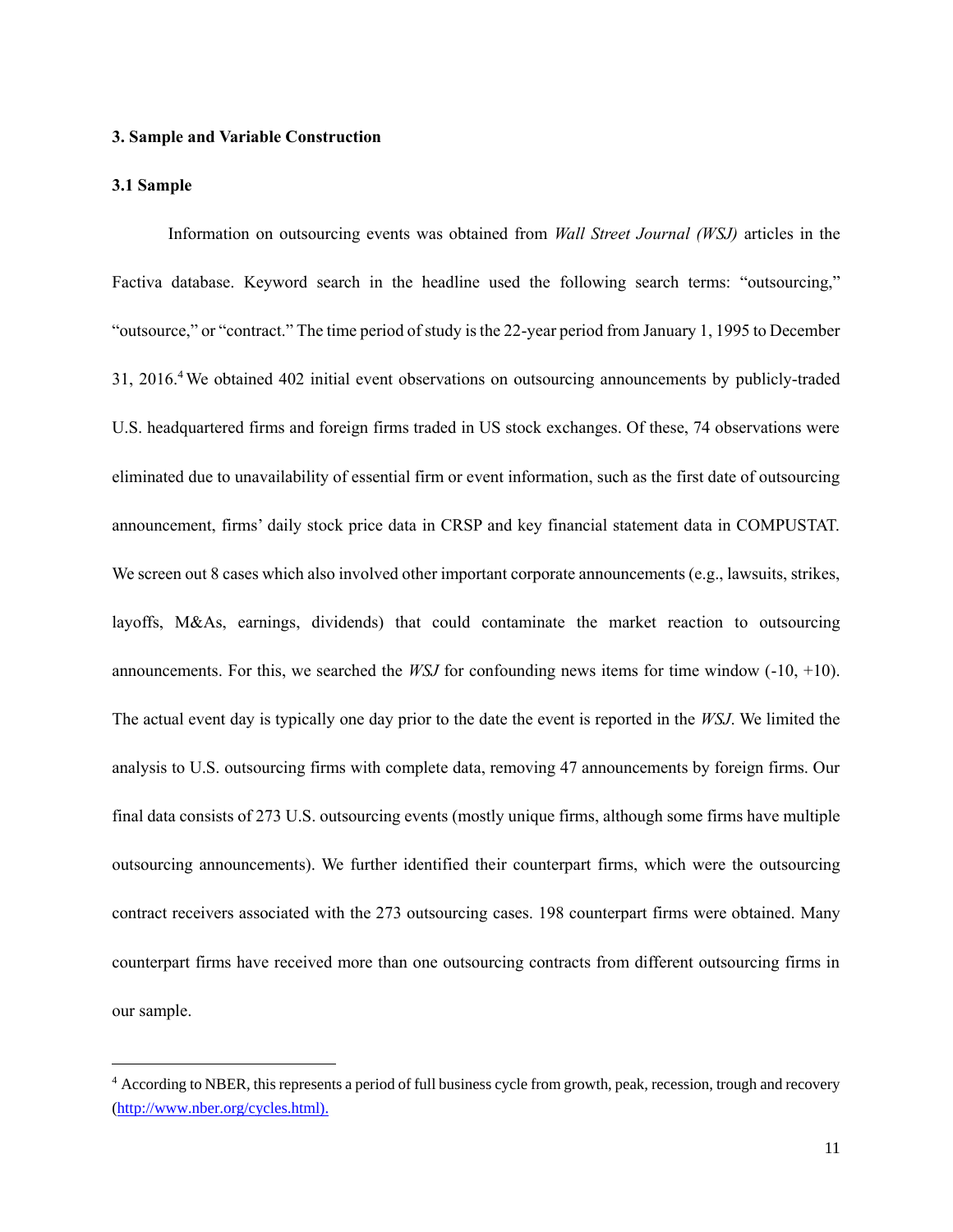Table 1 shows the distribution of outsourcing events by industry over the period 1995-2016. Five industries have more than 20 outsourcing events: construction; manufacturing; transportation and communication; business services; and finance, insurance and real estate. Concentration of outsourcing in the manufacturing industry (70 out of 273) and in transportation and telecommunications (66) suggests industry clustering (e.g., Zhu, Hsu and Lillie, 2001). Perusal of outsourcing event stories indicates that the types of outsourcing range from computer components manufacturing and IT services, to accounting and transportation, as well as R&D and procurements. Some counterpart firms received more than one outsourcing contracts from different outsourcing firms.

## [Insert Table 1 here]

In our logistic estimation for the likelihood of outsourcing, the event sample is augmented by the matching control sample. The matching sample is constructed using COMPUSTAT firms from the same four-digit industry that do not have outsourcing activities during the same fiscal year, with the closest firm size to the outsourcing firms.

#### **3.2 Variable construction**

#### **3.2.1 Financial flexibility**

Our main variable of interest is financial flexibility. Rather than measuring financial flexibility directly, we use two standard measures of financial constraints as being the reverse of financial flexibility. Kaplan and Zingales (KZ, 1997) show that estimated cash flow sensitivities are greatest among firms that are least financially constrained. The KZ index is based on classification of a firm's financial characteristics based on five readily available accounting-based measures (cash flow, market value, debt, dividends, and cash holdings, each scaled by total assets). Lamont, Polk, and Saa-Requejo (2001) estimate an ordered logit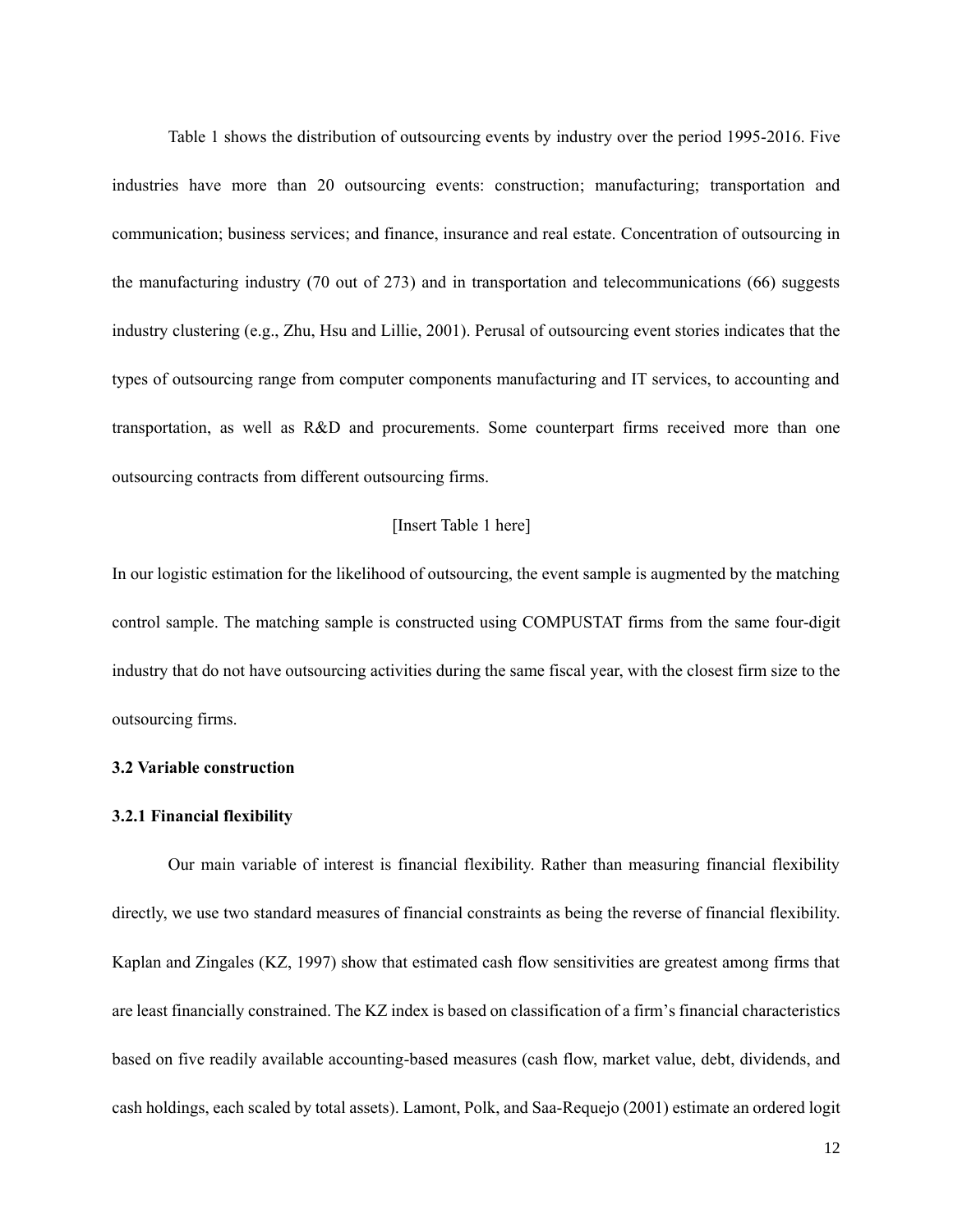model relating the degree of financial constraints to components. The KZ index loads positively on marketto-book and leverage ratios, and negatively on cash flow, dividends and cash holdings. A higher KZ index value implies a firm is more financially constrained. Hadlock and Pierce (HP, 2010) augment the classification of Kaplan and Zingales (1997) with qualitative information to create their own index of financial constraints. The HP index loads negatively on size and age (hence sometimes called the SA index), and positively on size-squared, where size is the natural log of inflation-adjusted book assets, and age is the number of years a firm is listed with a non-missing stock price on COMPUSTAT. In sum, both high KZ index and high HP index are measures of financial constraints, therefore their high values indicate lower financial flexibility.<sup>5</sup>

#### **3.2.2 Operational flexibility**

 $\overline{a}$ 

While flexibility is a key tenet of real option theory, it can take several forms (that may be substitutes) and its measurement is rather difficult.<sup>6</sup> In this paper, we focus on financial flexibility and its interactions with operational flexibility.

For proxies of operational flexibility, we consider an organization's infrastructure (non-labor cost) to support growth and to provide the general resources needed for exercising growth options, as well as the labor cost. Following Chen, Kacperczyk, and Ortiz-Molina (2011), we use a measure of operating leverage, proxied by the sum of a firm's labor-related cost and non-labor or infrastructural cost measured by Sales,

<sup>&</sup>lt;sup>5</sup> We further used the ranked KZ index from 0-9 for firms in each industry for the same fiscal year as an alternative measure of financial flexibility, with no appreciable difference in results.

<sup>6</sup> Some researchers, for example, such as Kulatilaka and Marks (1988) and Kogut and Kulatilaka (1994), discuss strategic or operational flexibility. Trigeorgis (1996) expounds that both strategic growth flexibility and operational flexibility embrace various forms of flexibility available to the firm.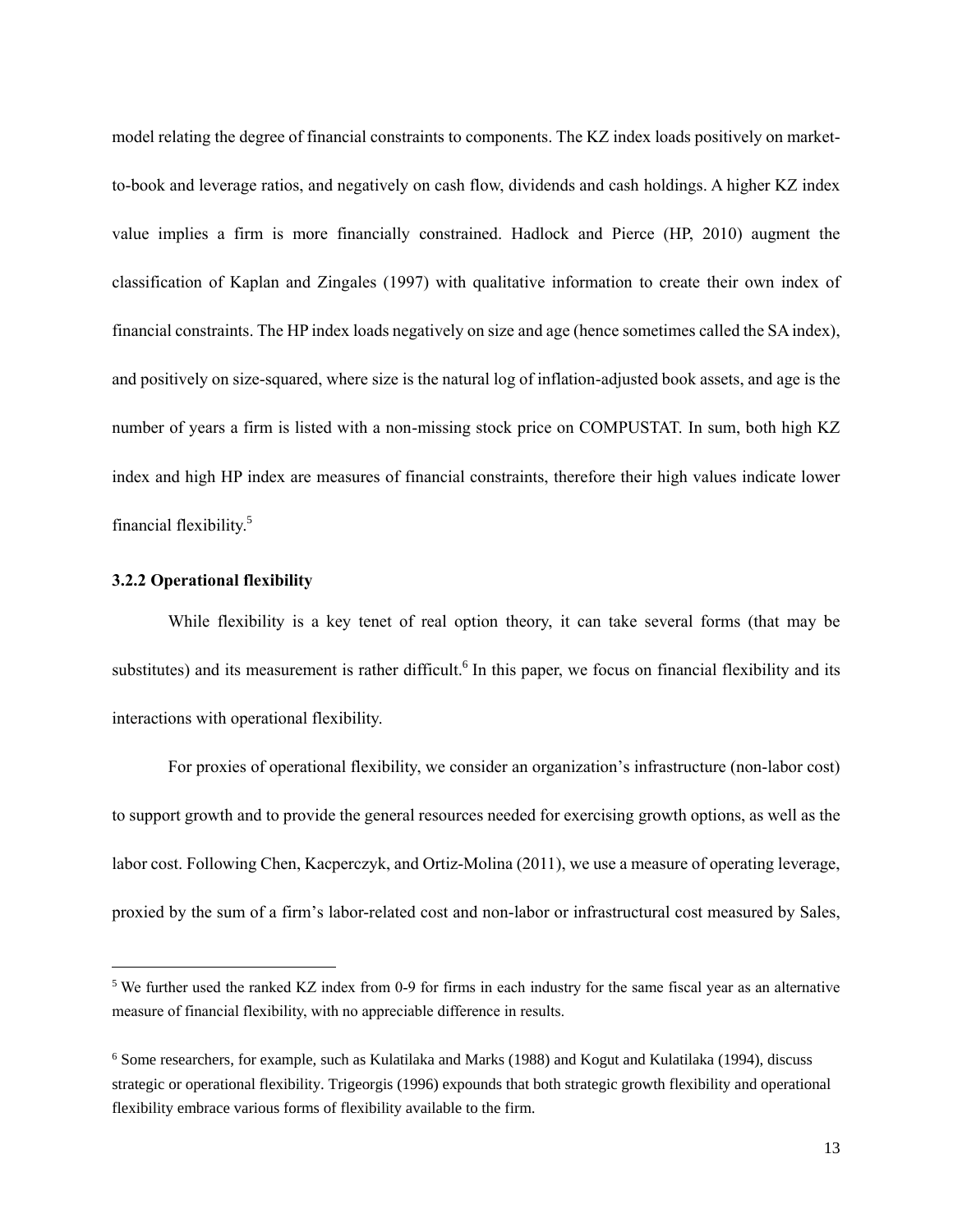General and Administrative Expenses, (COGS+SGA), divided by sales. Second, we use the labor component of the above measure, namely staff expenses (XLR) divided by sales. Finally, we also use the number of business segments as an alternative proxy for operational flexibility since a greater number of business segments allows greater operational freedom to switch or move across business segments within the firm.

## **3.2.3 Controls**

 $\overline{a}$ 

As noted, a key control variable driving the value of real options and hence outsourcing flexibility is the degree of external uncertainty facing the firm. As our measure of firm-specific uncertainty, we use the standard deviation of stock return residuals from the single-factor CAPM in the time window (-365, - 10) surrounding the date of outsourcing announcements as reported in *Wall Street Journal* (t=0) to proxy for idiosyncratic risk. To measure switching costs, we use two variables. First, we use asset specificity measured by the ratio of intangible assets to total assets. Second, we use a "distress" dummy, taking the value one if a firm reported layoffs, strikes or bankruptcy in the *WSJ* during the one-year window prior to outsourcing or if the firm reported negative net incomes in COMPUSTAT in the year prior to outsourcing, and zero otherwise. 7

We include several additional variables as controls in the context of the outsourcing decision. We include leverage measured by total book debt scaled by book value of total assets. Low pre-outsourcing book leverage allows for more financial flexibility. Additionally, to capture industry structure effects, we use the concentration ratio measured by the Herfindahl-Hirschman Index (HHI) of sales or the market share of the

<sup>7</sup> We also used the ratio of unionized firm workers to total workers in the industry as proxy for switching cost, with little difference.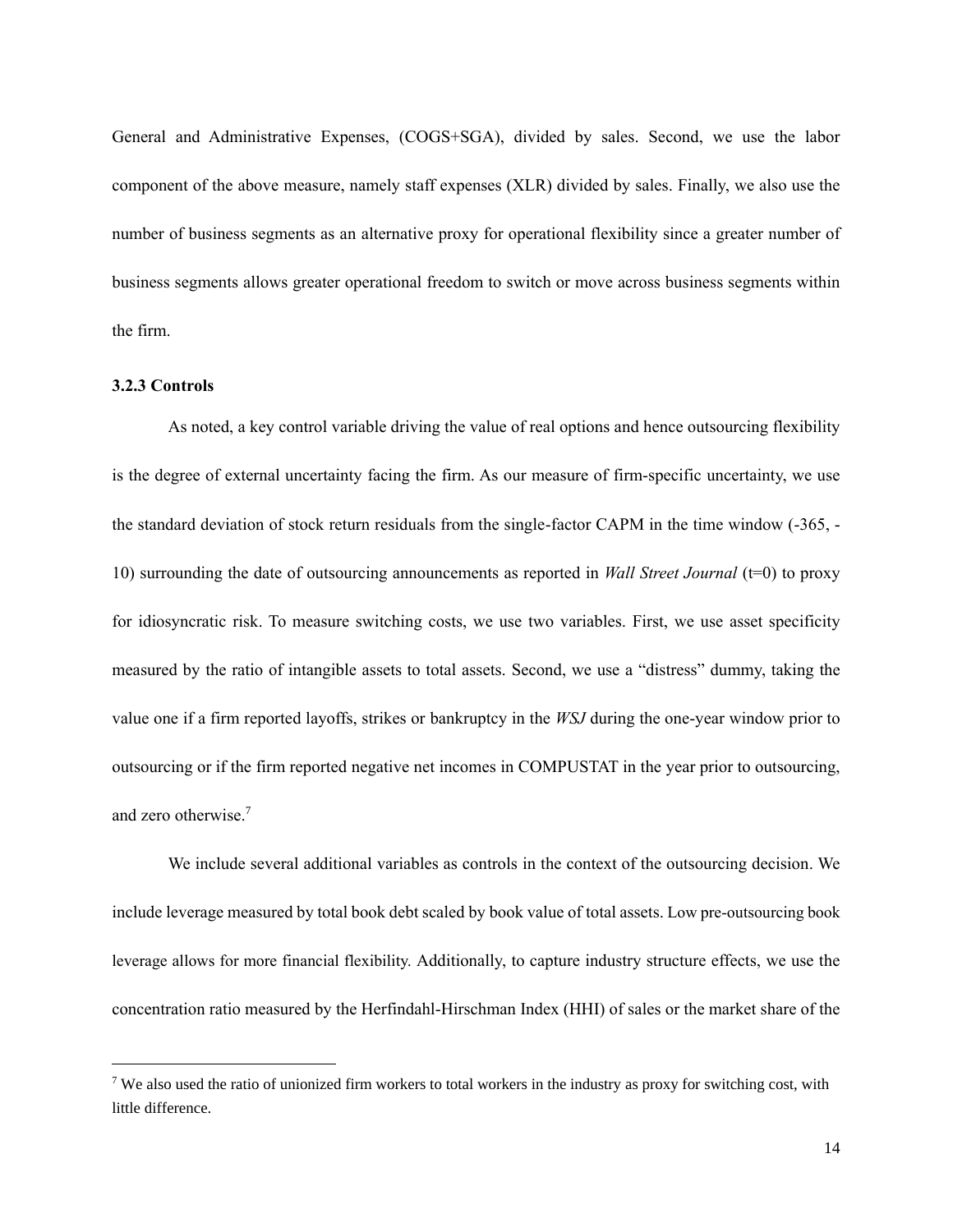firm in the given two-digit SIC industry to control for revenue concentration across business segments. Finally, we control for corporate governance via the percentages of independent directors in the board. Definitions of all variables are summarized in Appendix II.

Table 2 shows Pearson correlations among the key variables. As anticipated, the two alternative measures of financial constraints (KZ, HP) are highly correlated at 0.56 (they are used as alternatives, one at a time). Also, as anticipated, the correlation between two of the three measures of operational flexibility (XLR/Sales, and (COGS+SGA)/Sales) is high (0.66), although the correlations with the third measure, number of business segments, are low (ranging from -0.03 to 0.24). We include one of these correlated variables at a time (individually) in our regression equations. Overall, the scores of the variance inflation factors (VIF) are low (less than 10), indicating that multicollinearity is not an issue.

[Insert Table 2 here]

#### **4. Empirical Results**

#### **4.1 Cumulative abnormal returns**

We first test our benchmark proposition on whether the flexibility value of outsourcing is recognized in the market upon the announcements. We follow standard event-study methodology to calculate abnormal return (*AR*) and cumulative abnormal return (*CAR*). The value impact of the announcement for outsourcing firms is measured by the *CAR* for outsourcing firms. *ARjt* is the residual between actual returns and expected returns of firm *j* at time *t*, estimated by the single-factor market model over the 150-day period beginning at *t* = -250 trading days and ending at *t* = -101 days prior to the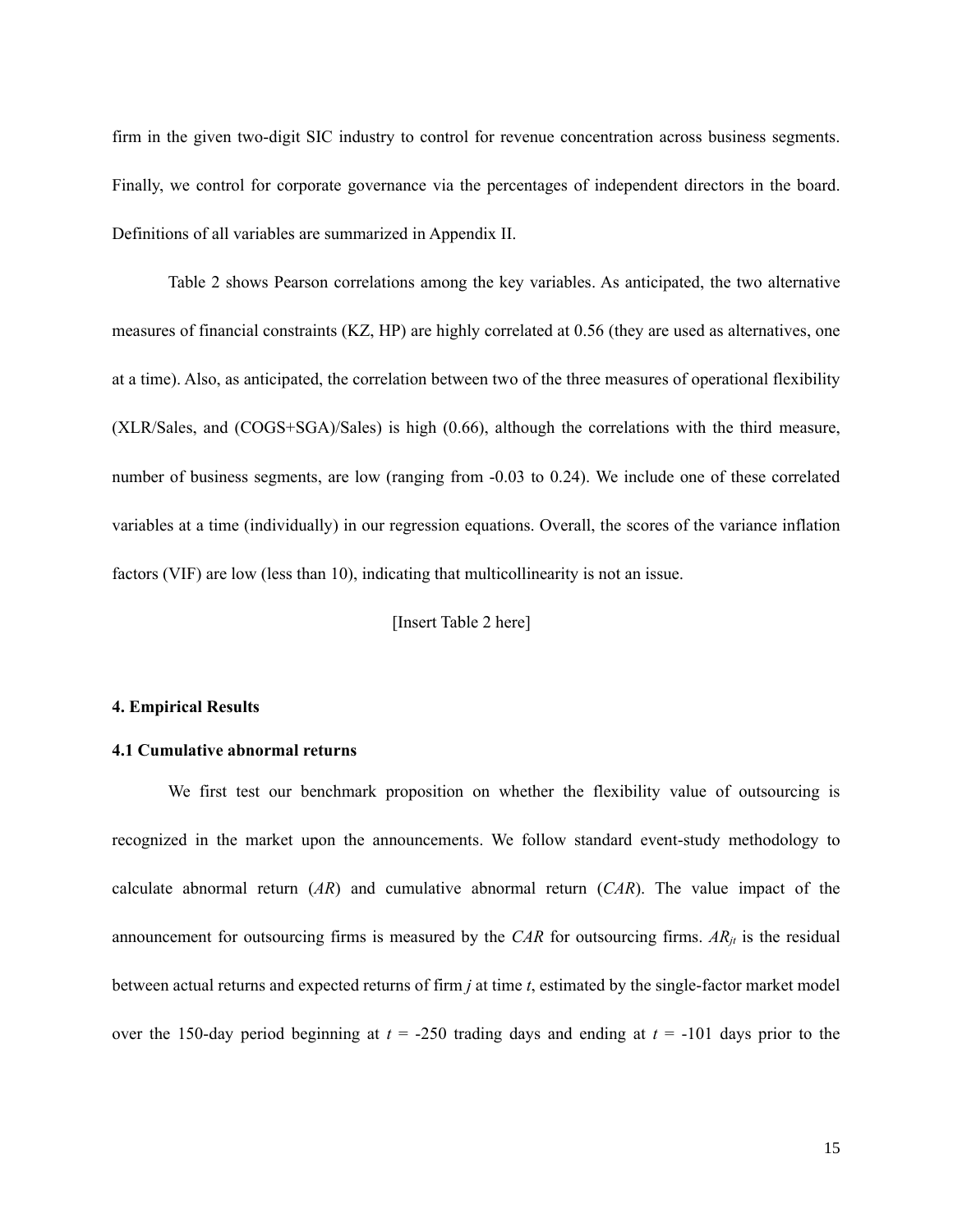announcement event (day 0). *CAR<sub>i</sub>* is computed as the cumulative sum of  $AR_{it}$  for each firm j over the different time windows.

Table 3 shows the CAR for outsourcing firms and their counterpart firms for three time windows: (-1, 1), (-5, 5), and (-10, 10). The results in Panel A show that the outsourcers' mean CARs are positive and statistically significant at 1% for (-1, 1) and (-5, 5). Stock returns of outsourcers rise on average by 0.40% over the three days surrounding the outsourcing announcement (from  $t = -1$  to  $t = +1$ ) and by 0.91% over eleven days (from  $t = -5$  to  $t = +5$ ). This confirms H1 regarding the positive market valuation of outsourcing announcements. The mean CARs for the counterpart firms in Panel B are also positive but less significant. These results suggest that outsourcing is on average valued positively by the market, and this appears to hold true for both outsourcing firms and their counterpart firms, indicating potential synergies.<sup>8</sup>

## [Insert Table 3 here]

Notably, the overall mean CARs may potentially reflect the net impact of offsetting differential benefits and costs from outsourcing; this concern is applicable to both outsourcing firms and their counterpart firms. To examine this further, we divide the sample into two subsamples: one that has positive CARs and another with only negative CARs. Results confirm the conjecture of a mixed effect. For both outsourcing firms and their counterpart firms, the separate positive CAR subsample and the separate negative CAR subsample, respectively, show highly significant value impacts for all three time windows, with high absolute magnitudes throughout. When the effect of outsourcing is disaggregated by positive or

 $\overline{a}$ 

 $8$  For the entire time window of  $(-10, 10)$ , the number of positive and negative ARs, for both outsourcing firms and their counterpart firms, is approximately equal, consistent with an earlier study by D'Aveni and Ravenscraft (1994) who found mixed results.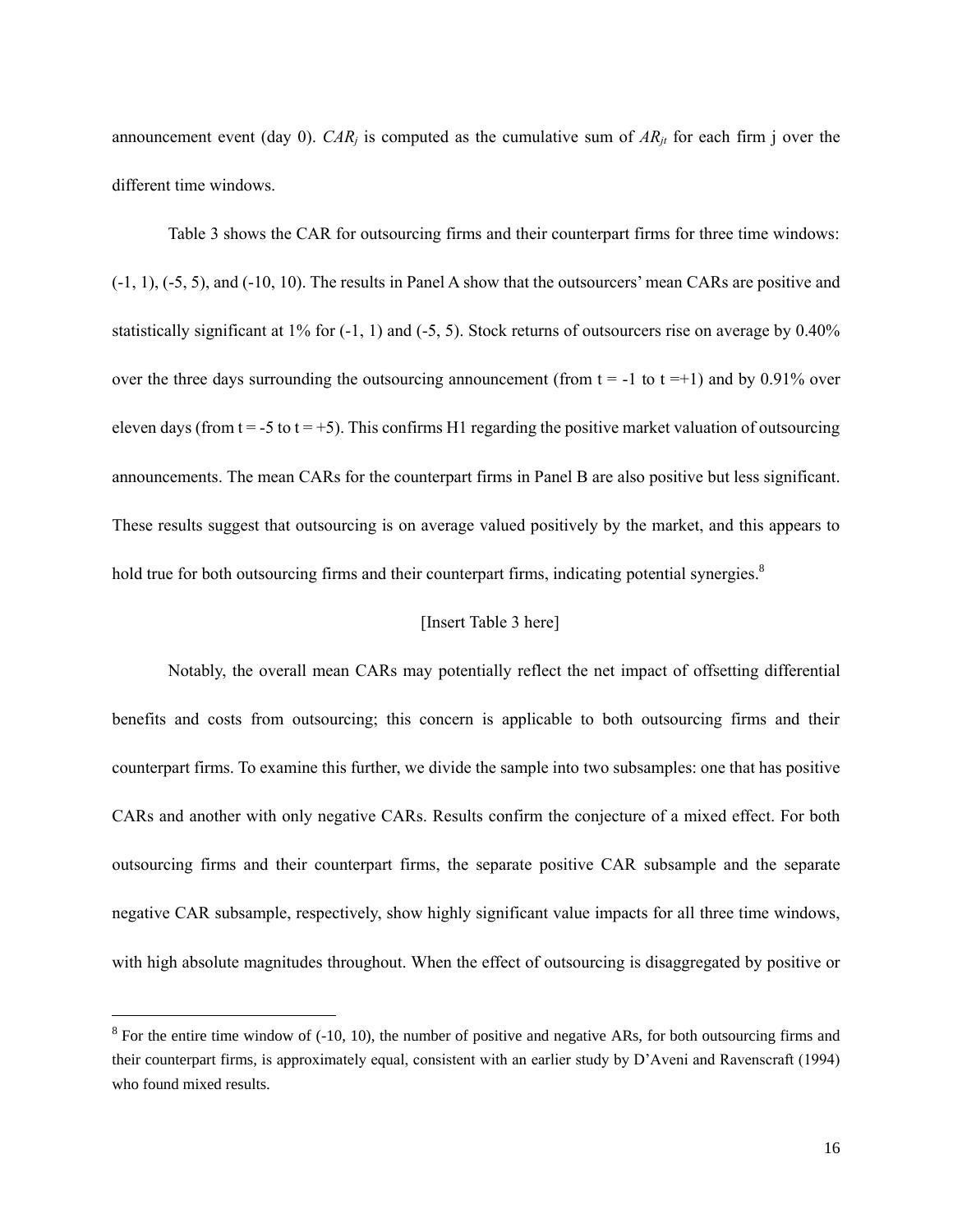negative CAR sign, the coefficients and t-stats are fairly large in absolute values for both positive and negative cases. This suggests that the estimated coefficients of outsourcing in the aggregate have a downside bias and hence mask the potentially larger real impacts of outsourcing.

## **4.2 The effect of financial flexibility on the likelihood of outsourcing**

Since outsourcing is the outcome of a firm's strategic choices, we conduct a logistic regression to examine the likelihood of outsourcing decisions based on a set of outsourcing and non-outsourcing firms. The dependent variable is a binary variable which equals one if a firm outsourced, and zero if not. A key issue is how to select the control sample of non-outsourcing firms that is otherwise comparable. Our matching firm sample is constructed based on three criteria using COMPUSTAT, namely firms that do not have outsourcing activities during the same fiscal year, that are from the same four-digit industry, using the firm with the closest size (total assets) to the outsourcing firm. We examine the possibility of event sample errors later.

In order to explain the likelihood of a firm's decision to outsource, we consider as our main variable the degree of financial flexibility measured by the KZ index or HP index, as well as operational flexibility proxies such as (COGS+SGA)/Sales, XLR/Sales, and business segments. Controls include the standard deviation of stock return residuals (idiosyncratic volatility), asset specificity, a "distress" dummy, leverage, and market concentration ratio. All independent variables are lagged one year prior to the outsourcing announcement to reduce endogeneity problems. The results of our logistic regression of the likelihood of outsourcing are shown in Table 4. Financial flexibility measured by the KZ index is shown in models 1 to 5, and using the HP index in models 6-9, respectively. Models 1-3 and 6-8 show robustness using the three different proxies of operational flexibility separately. Models 4, 5, and 9 additionally consider interaction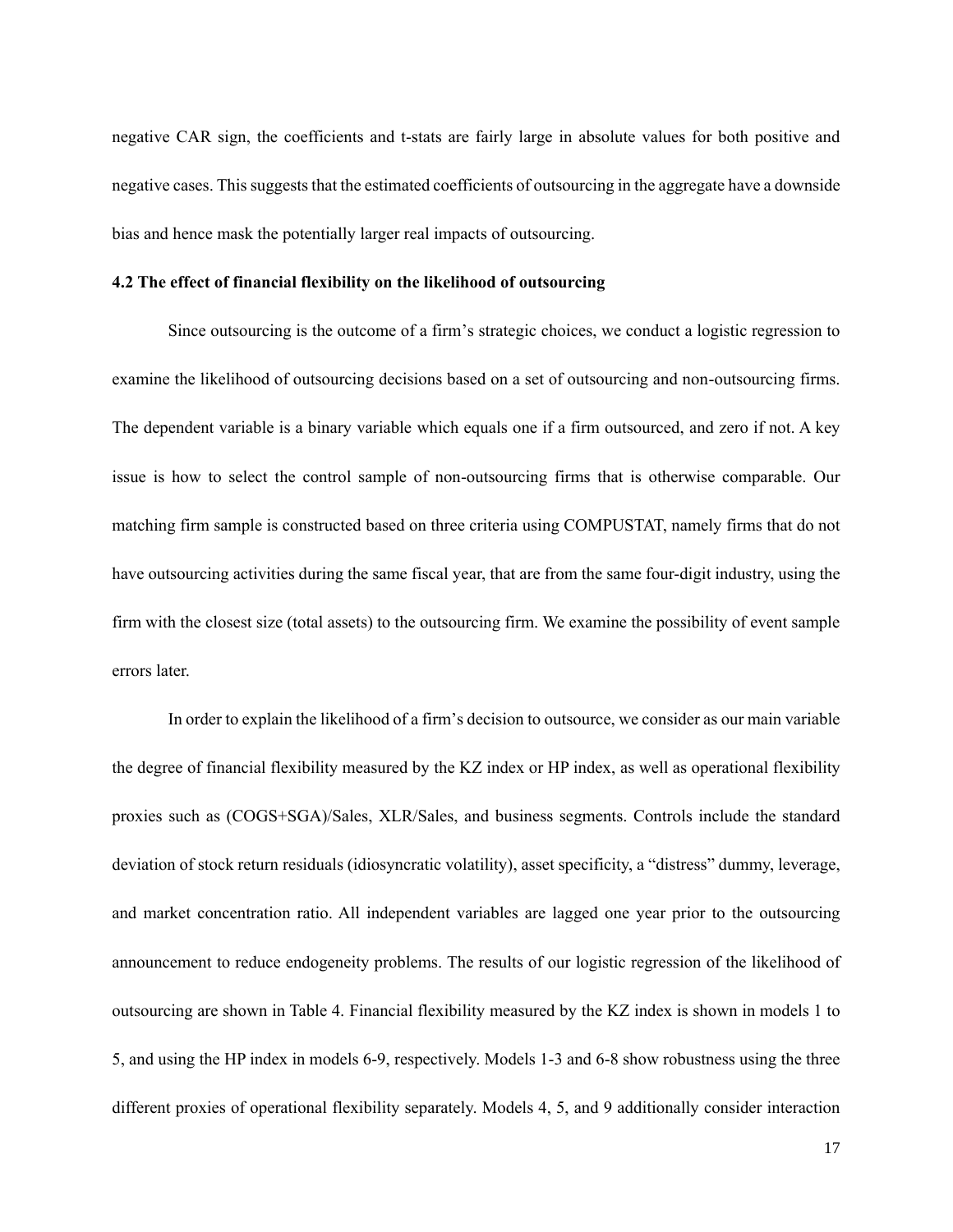terms between proxies of financial flexibility and operating flexibility to examine how operating flexibility moderates the impact of financial flexibility on the likelihood of outsourcing.

### [Insert Table 4 here]

In KZ-based models 1-5, the coefficients on the KZ index are positive in all models and statistically significant in four of the five models, indicating that firms with lower *ex ante* financial flexibility (or facing greater financial constraints) before outsourcing are more likely to undertake outsourcing. These results are consistent with H2. When we use the HP index as a measure of financial flexibility in models 6-9, the coefficients are positive in all four models and statistically significant in two models, which is slightly weaker than the KZ results but still supportive of H2. Among the three measures of operating flexibility, XLR/Sales and business segments are statistically significant, with positive signs for all three measures as expected. These results suggest that financial flexibility (reverse of financial constraints) has an equally important effect on the likelihood of outsourcing as does operational flexibility.

Including an interaction term of financial flexibility with operating flexibility, the coefficient of the interaction is negative in all three models but significant only in model 5 for KZ index \* Business segments. These results seem to suggest that when the degree of operating flexibility is lower, the effect of financial flexibility on the likelihood of outsourcing is greater, providing weak support for H3.

## **4.3 The effect of financial flexibility on the market value of outsourcing (outsourcer CAR)**

We posited previously that firms facing more financial constraints before outsourcing (having less financial flexibility) will benefit more from outsourcing. To examine whether this conjecture is borne out in short-term market valuation, as measured by the cumulative abnormal return (CAR), we next examine the relationship between financial flexibility proxies and short-term market valuation surrounding the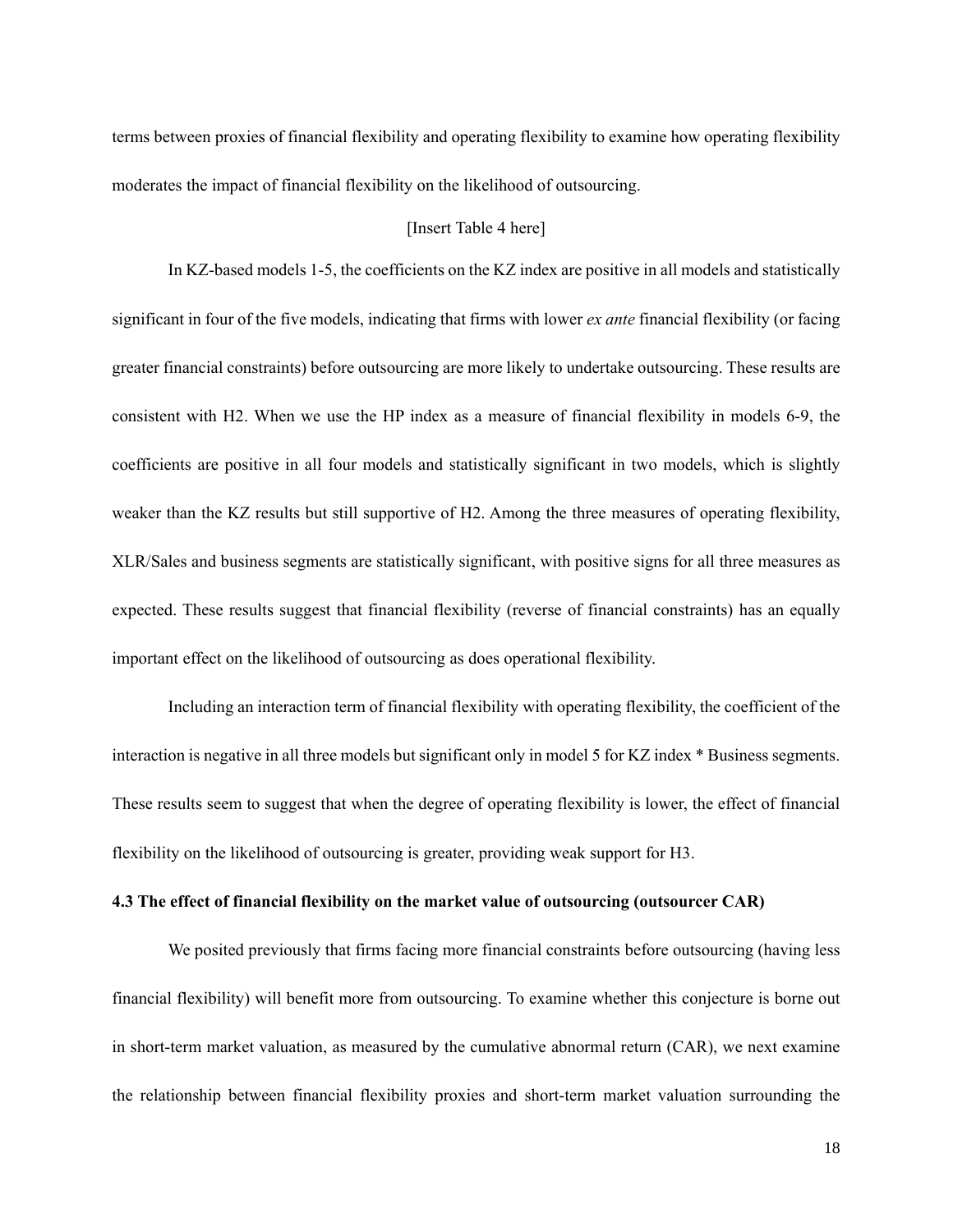outsourcing announcements. CAR is here shown for outsourcing firms over the base window (-5, 5) around the *WSJ* report date (day 0) for the outsourcing sample.

The results of our multivariable regressions with one-digit industry fixed effects are shown in Table 5. Models 1 through 4 use the KZ index as our financial flexibility measure, whereas models 5 through 8 give results for the HP index. As in Table 4, the same three different operating flexibility proxies are employed to test whether the effect of financial flexibility on short-term market valuation is impacted by the degree of operating flexibility. Models 4 and 8 include interaction terms of financial flexibility with operating flexibility.

### [Insert Table 5 here]

The results in Table 5 show that the coefficients on the financial constraints measures are positive in all 8 models and statistically significant in half of the models. Economically, there is a 0.106 increase in CAR (-5, 5) for a one standard deviation increase in the degree of *ex ante* financial constraints (measured by the KZ index) in model 2.<sup>9</sup> Thus when firms are more financially constrained *ex ante*, their market valuation is higher partly due to the acquisition of financial flexibility via outsourcing. This is supportive of H4. Regarding operational flexibility, all three measures show positive coefficients in all models, and have some support statistically:  $(COGS+SGA)/Sales$  in models 2 and 4, and XLR/Sales in models 5 and 8. The coefficient of the interaction term is statistically insignificant. All results in Table 5 are robust with and without industry fixed effects and after controlling for high-tech industry effects.

 $\overline{a}$ 

<sup>9</sup> The standard deviation of the KZ index for the outsourcing sample is 1.337 (not shown). The coefficient on KZ index is 0.079 in model 1, Table 5. Therefore, with one standard deviation change in KZ index, the change in CAR  $(-5, +5)$ is  $1.337 \times 0.079 = 0.106$ .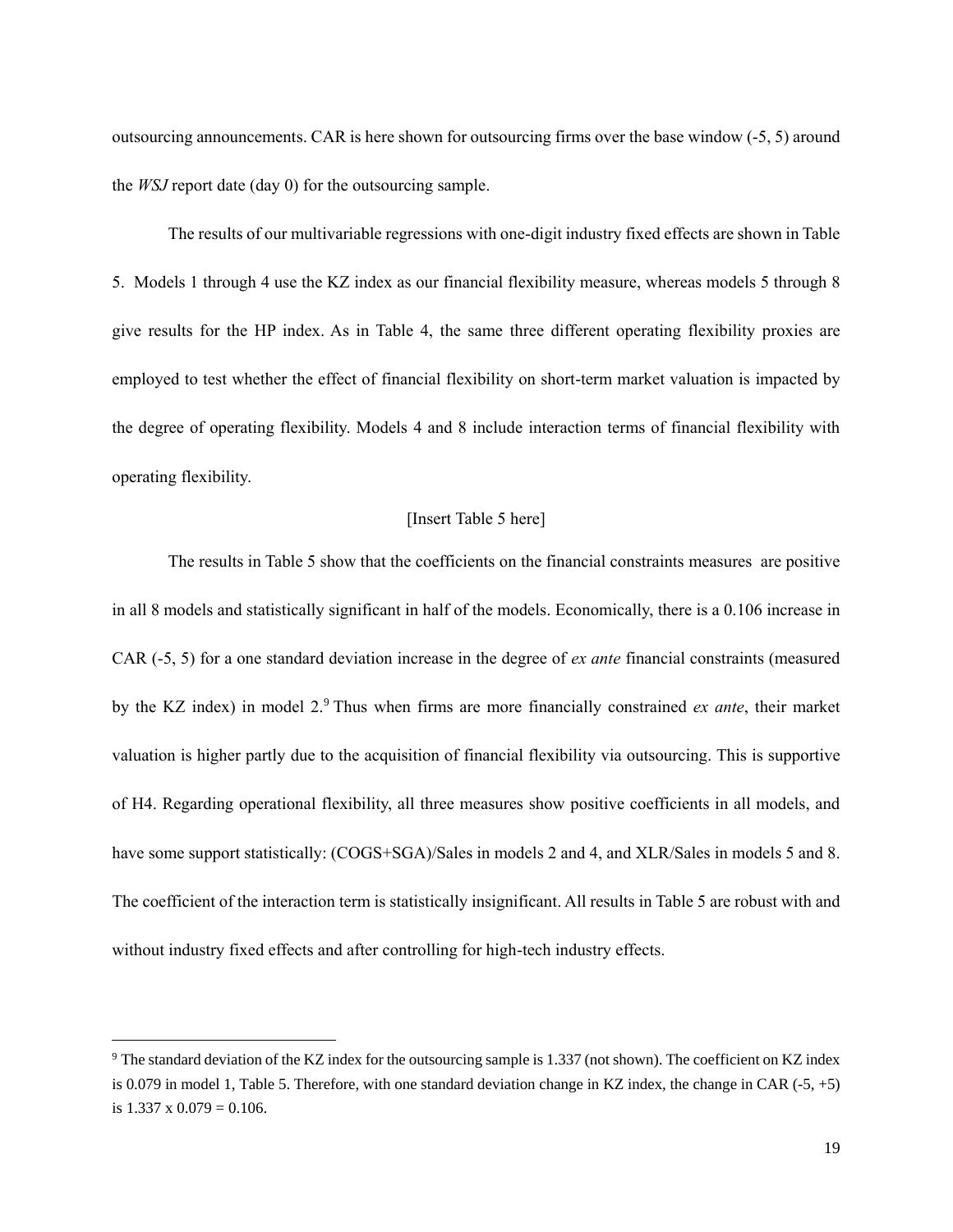## **4.4 Heckman sample selection**

 $\overline{a}$ 

The event study method used in sections 4.1 and 4.3 above examines market responses to outsourcing for a set of firms that had such outsourcing announcements. This creates two potential methodological issues. One is sample selection bias arising from relying on outsourcing event data only rather than the population which also includes non-outsourcing firm data.<sup>10</sup> Another concerns potential endogeneity of the outsourcing decisions because outsourcing is an outcome of a firm's strategic choice. To address resulting potential biases, we use the two-stage Heckman (1979) sample selection procedure. For this purpose, we also include firms that did not have any outsourcing events during the time period, as well as those that did. Specifically, we create a matching non-outsourcing firm sample from firms in COMPUSTAT based on a three-way matching (firm size, industry, and year). That is, we identify firms that did not have outsourcing activities during the same fiscal year, that come from the same four-digit industry, and select the ones with the closest firm size to the outsourcing firms. In the first stage, a probit model is estimated for the outsourcing indicator, shown in model 1 of Table 6. In the second stage, the inverse Mills ratio generated in the first stage is included as an independent variable for sample bias correction along with the financial and operational flexibility measures and controls to estimate the conditional coefficients shown in models 2 and 3; the dependent variable for the second stage is CAR  $(-5, +5)$  for the outsourcing firms, analogous to Table 5. Results are shown for the KZ index.

[Insert Table 6 here]

 $10$  For logistic estimation in 4.2 on the likelihood of outsourcing, we did use both outsourcing and matching nonoutsourcing data.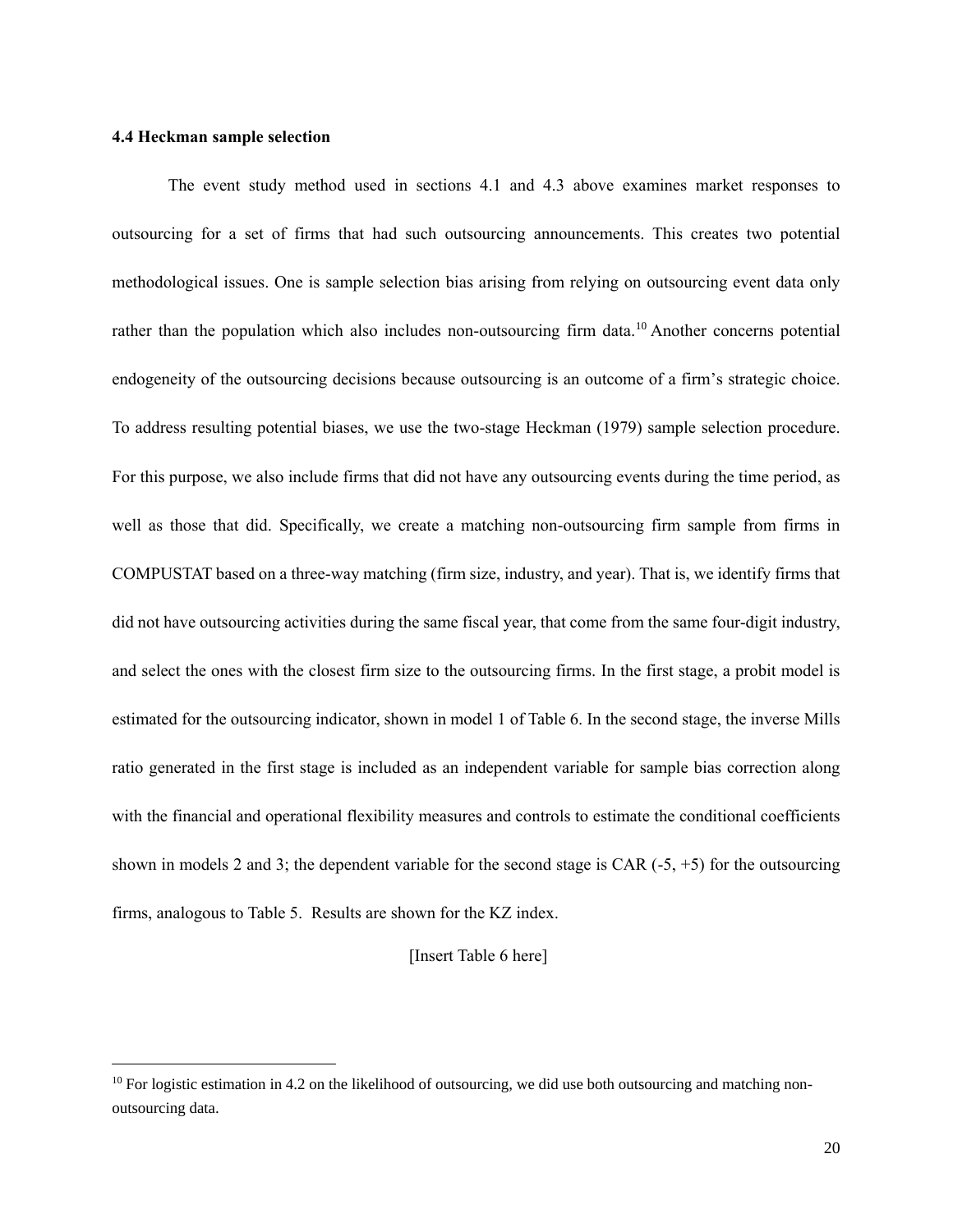Model 1 in Table 6 shows that the coefficient of the financial constraints measure, the KZ index, is positive and statistically significant. This reiterates the earlier findings in Table 5 that outsourcing firms facing more financial constraints before outsourcing are more likely to engage in outsourcing, supporting H2.

The negative signs of the inverse Mills ratio indicate that, without sample correction, the coefficients of the second stage models would be downward-biased. The bias-corrected coefficients on the impact of financial constraints (reverse of financial flexibility) shown in models 2-3 are positive and significant, indicating that financially constrained firms have more to benefit from outsourcing. Regarding the operational flexibility measures, (COGS+SGA)/Sales is significantly positive in model 2 and business segments in model 3. The interaction of KZ index and business segments is negative and significant in model 3, indicating that the lower the operating flexibility, the lower the effect of financial constraints on outsourcer's market valuation. This is consistent with H4. Qualitative results on all independent variables in the second-stage models are similar to the results in Table 5.

#### **4.5 Quasi-natural experiment**

In the above, we addressed aspects of the endogeneity issue by using lagged explanatory variables and by estimating the Heckman correction model. In this section, we conduct a quasi-natural experiment to identify causality. For this purpose, we employ two exogenous disaster shocks: the BP Oil Spill in 2010, and the Hurricane Katrina disaster in 2005. Our rationale is that firms facing high financial constraints (having low financial flexibility) may suffer more from a natural disaster than firms with low financial constraints. This exogenous shock might cause financially constrained firms to consider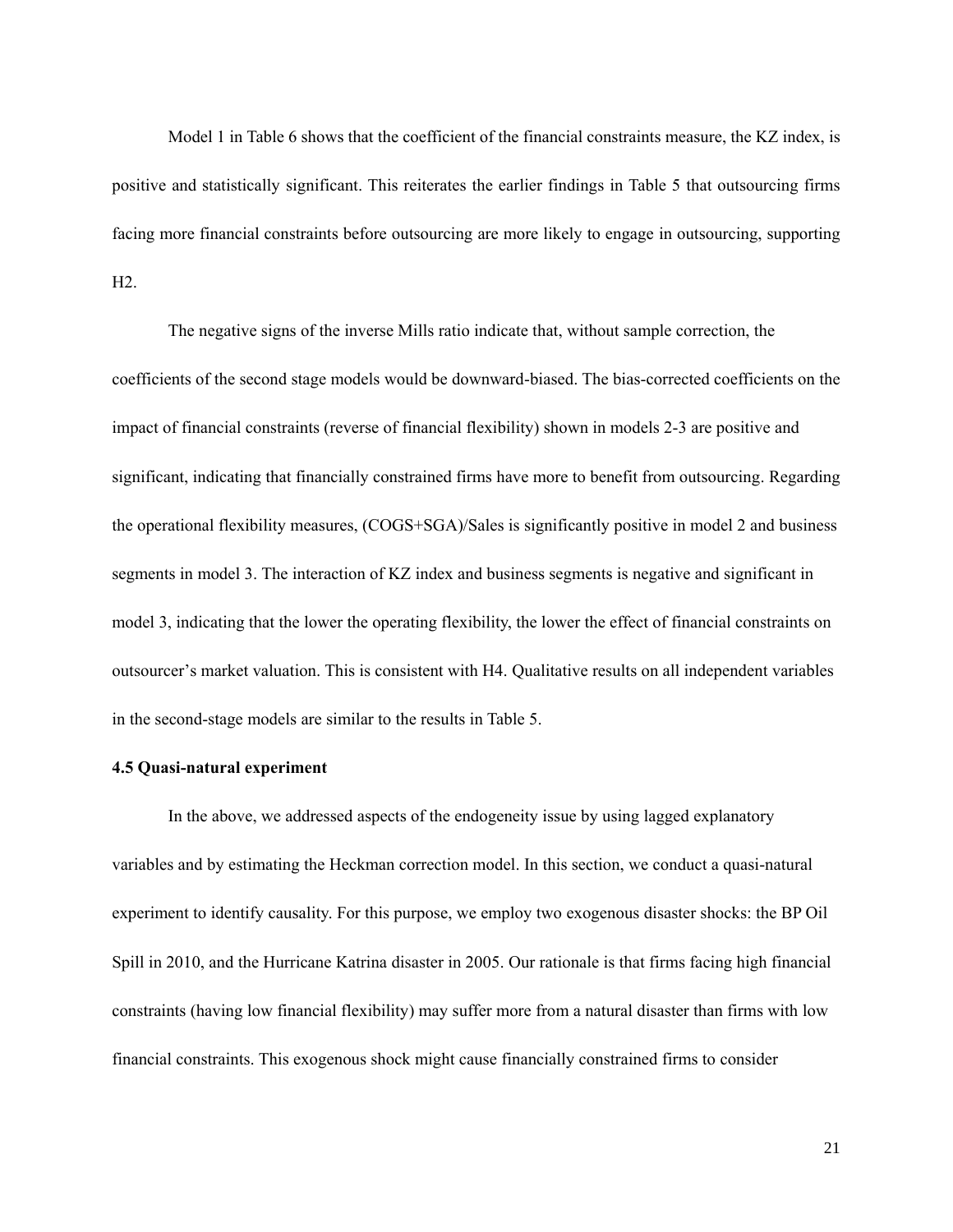outsourcing even more in the post-disaster period than comparable unconstrained firms. We therefore estimate the following specification for the probability of outsourcing by logistic regression.

#### Outsourcing probability

$$
= \alpha + \beta_1 \times PostDisaster + \beta_2 \times KZ index + \beta_3 \times (KZ index \times PostDisaster)
$$
  
+  $\beta_4 \times \frac{XLR}{sales} + \beta_5 \times (KZ index \times \frac{XLR}{sales}) + \beta_6 \times (KZ index \times \frac{XLR}{sales} \times PostDisaster)$   
+ controls +  $\varepsilon$ 

Results in Table 7 show that the coefficient of the KZ index is positive and significant at 10% in the case of the BP Oil Spill, weakly confirming H2. Interestingly, the coefficient of the interaction term, KZ Index\* PostDisaster, is also positive and significant (at 10%), strengthening the case of financial constraints as a likely causal factor driving the likelihood of outsourcing. This suggests that a natural disaster can aggravate a firm's financial difficulties, which might then induce more outsourcing. Since this effect is greater for financially constrained than unconstrained firms, the effect on the likelihood of outsourcing is greater for financially constrained firms than unconstrained firms.

#### [Insert Table 7 here]

When the 2005 Hurricane Katrina is used as a shock, we find that XLR/Sales, a labor-based operational flexibility proxy, is positive and significant, while the KZ proxy for financial flexibility is positive but statistically insignificant. A reason might be that Katrina was a rather localized event compared to the BP oil spill, which led to a wider effect on oil prices and earnings. The coefficient of the interaction term, KZ Index\* XLR/Sales, is negative and significant, lending support to H3 that the effect of *ex-ante* financial constraints is greater, the lower the *ex-ante* operational flexibility before outsourcing. We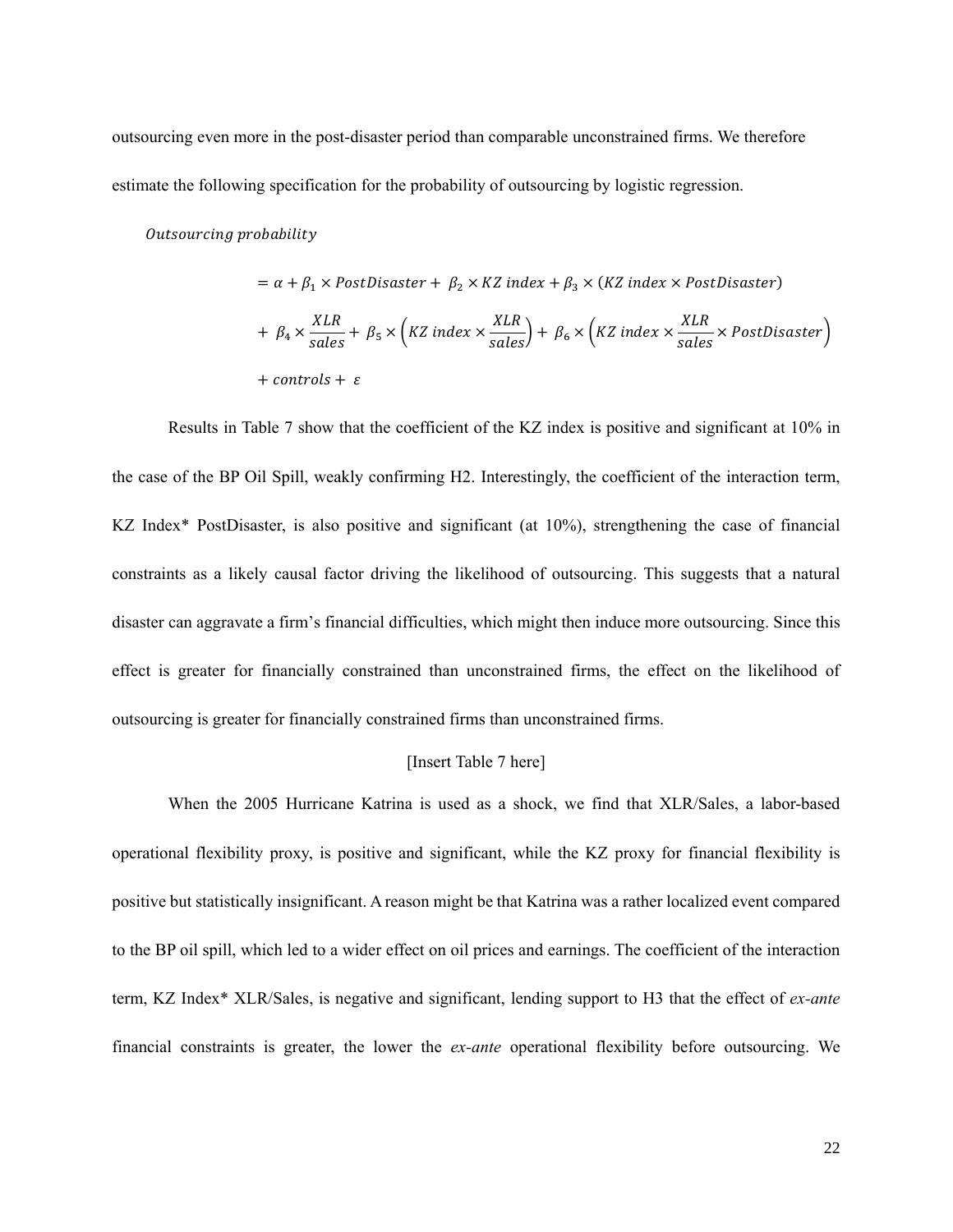acknowledge that the results of this experiment provide only weak support since the coefficients of financial and operational flexibility measures and their interactions are significant only at 10%.

#### **5. Discussion, Limitations and Future Paths**

A potential limitation of this study is its restrictive focus on viewing the outsourcing decision on its own. It does not consider, for example, how outsourcing decisions might be combined or interact with in-house production or viewed as part of broader strategic collaborations such as alliances, joint ventures or partnerships. Despite its narrow focus, our study's findings have value as they provide conceptual support and empirical evidence on the value of outsourcing flexibility stemming from contingent contracting choices. How, and under what conditions, outsourcing can be integrated with broader organizational strategies is an important issue for future work.

Another issue deserving future attention is an examination of outsourcing activities of smaller, private or non-US firms. Future work might extend to other countries to analyze contextual conditions when multinational flexibility is value-enhancing. A more detailed, disaggregated examination of the types of outsourcing would also be a fruitful subject for future research. Finally, an examination of non-market strategies that firms might employ in dealing with political pressures in offshore outsourcing merits special attention.

A key managerial implication of this work is the importance of embedding the concept of financial flexibility in conjunction with operational flexibility in important strategic firm decisions, such as outsourcing or multinational network activities. A key idea underlying strategic options is to condition major strategic initiatives on learning outcomes from limited-cost interim decisions that can be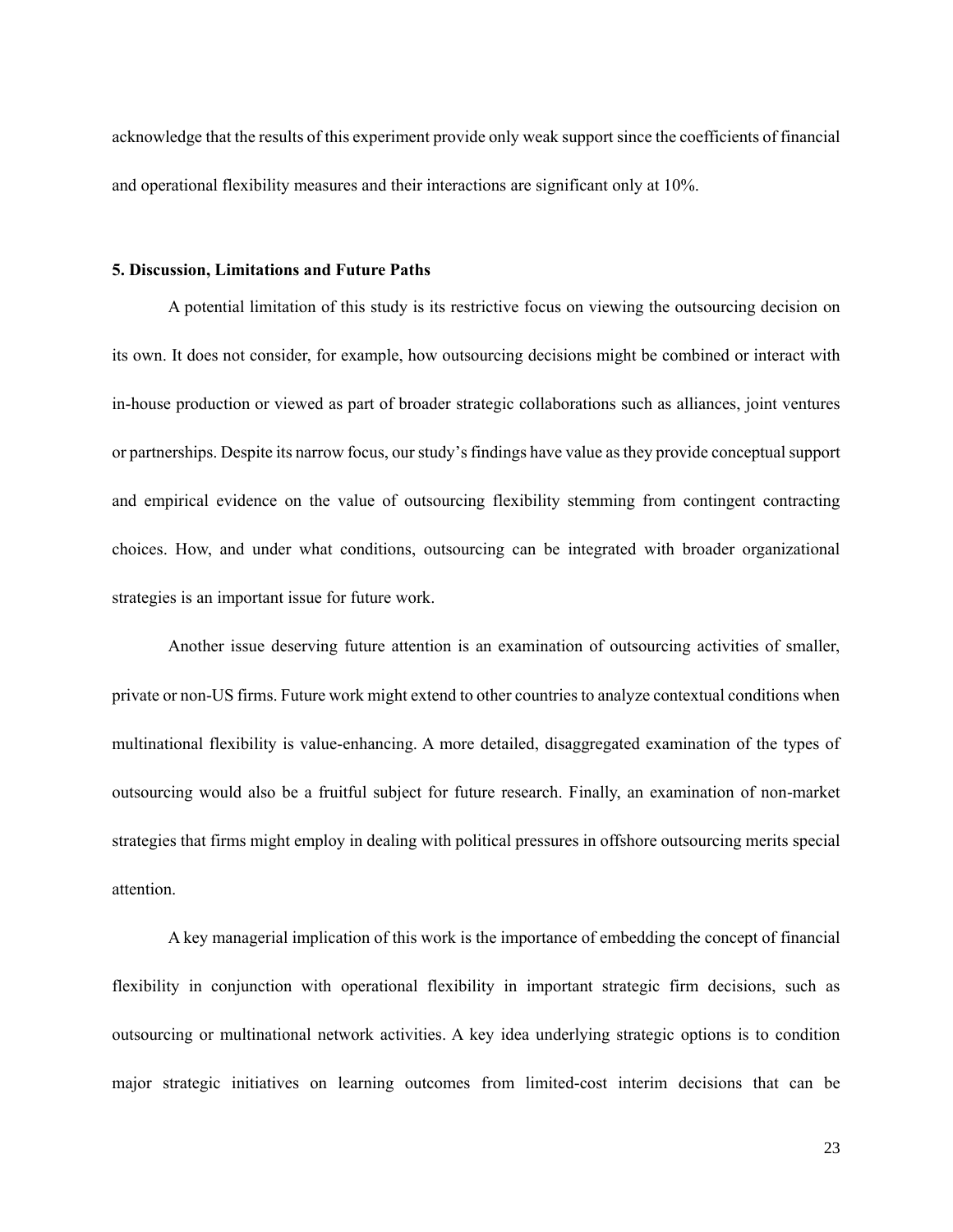discontinued, extended or scale-adapted to future market conditions. Financial flexibility or the lack of it should also be considered as it may significantly influence the likelihood and value of outsourcing outcomes, both directly and via its interaction with operational flexibility. In outsourcing decisions, just as in other important areas of business and strategy under uncertainty, flexibility in both financial conditions and operations matter.

#### **6. Conclusions**

Flexibility is generally valuable as it allows making adaptive decisions, such as via outsourcing contracts, depending on future market developments. Outsourcing often involves major corporate restructuring decisions partially motivated by flexibility. It provides a flexible alternative to continued inhouse production that is generally more rigid. Yet most previous work on outsourcing has emphasized transaction-based costs and benefits and has paid inadequate attention to the value of flexibility constraints embedded in outsourcing contracts and their interaction with operational flexibility.

In this paper, we take a real options view of outsourcing under financial constraints and provide empirical evidence as to the value of flexibility on the likelihood and value of outsourcing. Without financial constraints, outsourcing involves a real option allowing switching between in-house production and external contracting at a specified cost. It thus offers a choice between a preset in-house production commitment versus a series of staged and scalable investment outlays. Given the sequential nature of such investment decisions as well as switching choices coupled with market uncertainty, outsourcing firms can create value via operational and financial flexibility.

When financial constraints are present, the probability of outsourcing is greater the greater the

24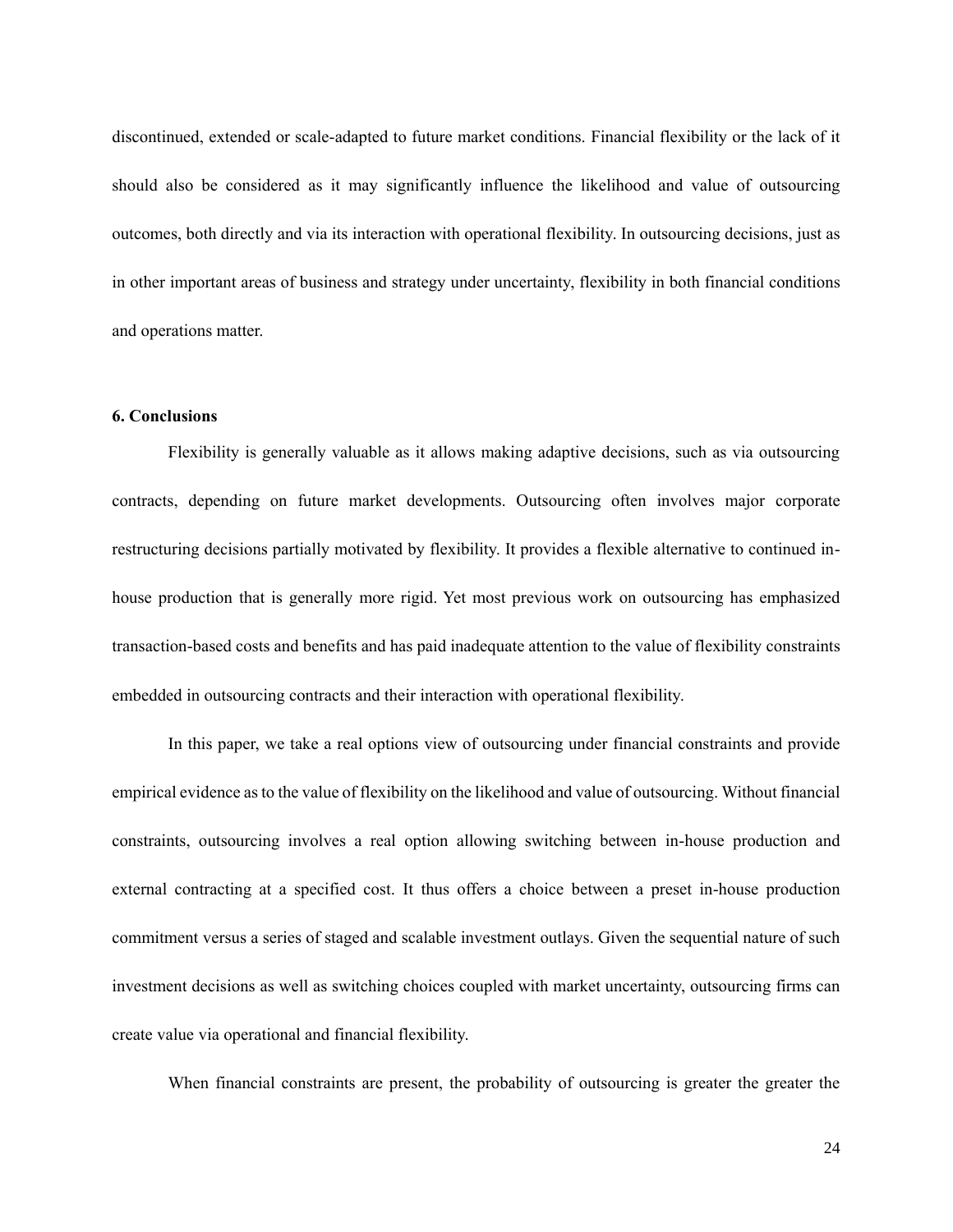firm's financial constraints before outsourcing. The interaction between financial and operational flexibility is also important. We have shown that the effect of financial flexibility on the likelihood of outsourcing is greater, the lower the *ex-ante* operational flexibility, confirming a degree of substitutability between financial and operational flexibility. *Ex-post* market valuation is confirmed to be positively related to *ex ante* financial constraints, consistent with the notion that outsourcing is a vehicle of flexibility acquisition. Financial constraints play a prominent role in that equation.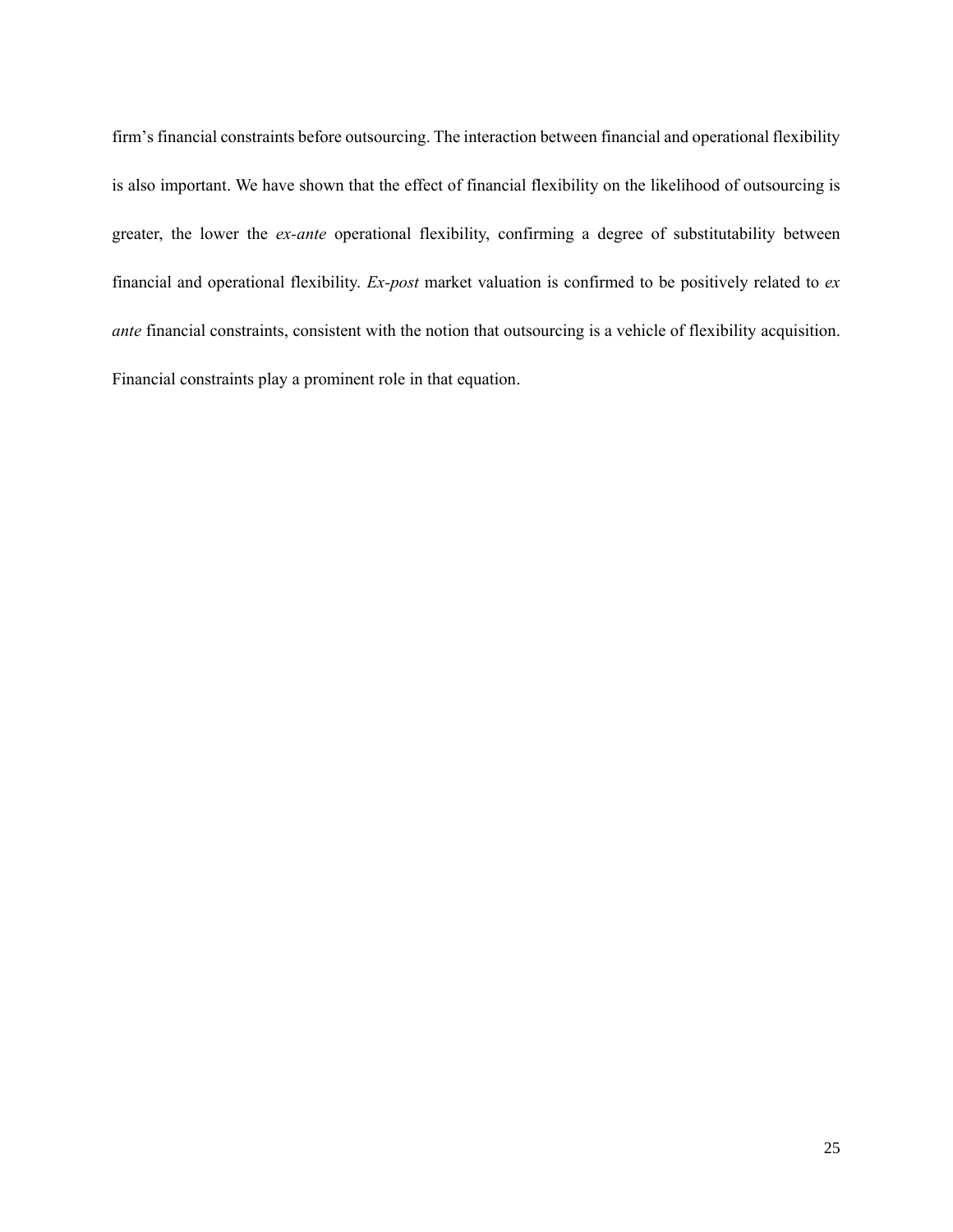## **Appendix I: A Binary Model of Real Option Payoff for Outsourcing**

Appendix 1 provides an illustration of how the value of outsourcing can be viewed as a real option, first when the costs of outsourcing are the same as those of in-house production (case 1) and then when they are lower than in-house production costs (case 2). The following numerical examples demonstrate the value of a real switching option in an outsourcing contract. For simplicity, we consider a binomial model with three periods: year 0, 1, and 2. Assume the risk free rate (r) is 5%. Production can be accomplished in-house or through outsourcing. The project revenue prospects are uncertain. Suppose the revenue, currently  $(R_0)$  at \$100, moves stochastically following a multiplicative random walk, with an expected up (u) revenue of  $\mathbb{R}^u$ = \$180 (a multiplicative factor of 1.8) or a down (d) revenue of  $R^d = $60$  (a multiplicative factor of 0.6) in one year. Expected up-up (uu) revenue is  $R^{uu} = $324$ , up-down (ud) revenue is  $R^{ud} = $108$ , and down-down (dd) revenue is  $R^{du} = $36$  in year 2. The risk-neutral probability of up or down movements is  $p = (1 + r$  $d/(u-d) = (1 + 0.05 - 0.6)/(1.8 - 0.6) = 0.375$  and  $1 - p = 0.625$ , respectively.

## *Case 1: The in-house production costs are the same as those of producing by an outsourcer.*

Suppose the cost of in-house production  $(I_{ti})$ , is the same as that of out-of-house production  $(I_{to})$ . The cost is assumed to increase at the risk free rate of 5% each year. The cost is \$104 in year 0 and will rise to \$109.2 in year 1 and \$114.66 in year 2 ( $I_{10} = I_{1i} = $104$ ,  $I_{20} = I_{2i} = $109.2$ ,  $I_{30} = I_{3i} = $114.66$ ). The NPV of making the product in-house with a one- or two-year project life equals  $100 - 104 = -$  \$4.

Outsourcing is better than in-house production due to the benefits of flexibility stemming from real options. Suppose the project life is two years while the duration of the outsourcing contract is one year. The firm can decide to renew the outsourcing contract in year 1 with the same cost of out-of-house production as that in year 0. The outsourcing contract gives the firm an option of switching from in-house production to outsourcing with an external entity under contract. The option payoff is notated as C. C<sup>uu</sup> is the option payoff in the up-up-node in year 2 and equals max  $(R^{uu} - I_{20}, 0) = \max(324 - 114.66, 0) = $209.34$ . Similarly,  $C^{ud} = 0$  and  $C^{dd} = 0$ .  $C^u$  is the option payoff in the up-node in year 1 and equals max  $(R^u - I_{10}, p \times C^{uu}/1.05,$  $0$ ) = max (180 – 109.2, 0.375  $\times$  209.34/1.05, 0) = \$74.76. Similarly, C<sup>d</sup> = 0. The expanded value of the project in year 0 including flexibility (C<sub>0</sub>) is  $(209.34 \times 0.375 \times 0.375 + 0 + 0)/1.05^2 = $26.70$ . The incremental value of the outsourcing option is \$30.70 (= expanded value of the project – in-house  $NPV =$  $26.70 - (-4) = $30.70$ .

#### *Case 2: The production costs of outsourcing are lower than those of in-house production.*

Suppose production can still be accomplished in-house with a cost  $(I_{0i})$  of \$104 but that outsourcing involves a lower cost  $(I_{00})$  of \$100 per unit of output in year 0. Suppose cost again increases at 5% each year. The in-house costs remain \$109.2 in year 1 ( $I_{1i}$ ) and \$114.66 in year 2 ( $I_{2i}$ ). The outsourcing costs will be \$105 in year 1 ( $I_{10}$ ) and \$110.25 in year 2 ( $I_{20}$ ). Suppose the firm can renew the outsourcing contract in year 1 with the same cost of out-of-house production as that in year 0. The expanded value of the project in year 0  $(C_0)$  now is \$27.26. The incremental value of the outsourcing option is \$31.26. In this case, outsourcing is preferred to in-house production for two reasons: the benefits of flexibility and cost saving.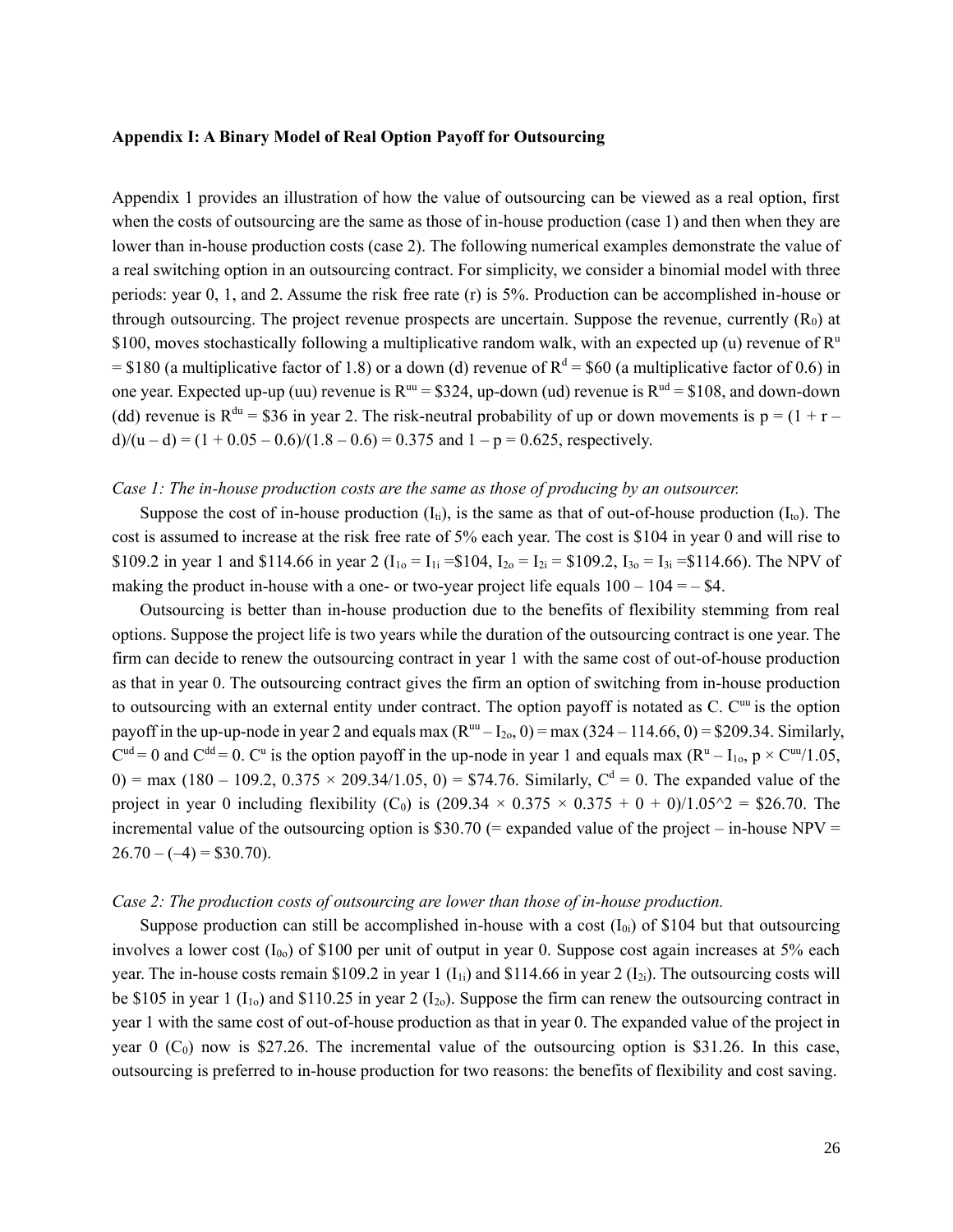## **Appendix 1 (Continued):**

Case 1: The production cost of making in house is the same as that of making by an outsourcer. The outsourcing firm has a project with a two-year life and can renew the outsourcing contract in year 1 with the same cost of out-of-house production as that in year 0.



$$
I_{0i} = I_{0o} = \$104 \xrightarrow{f = 5\%} I_{1i} = I_{1o} = \$109.2 \xrightarrow{f = 5\%} I_{2i} = I_{2o} = \$114.66
$$

Year 0 Year 1 Year 2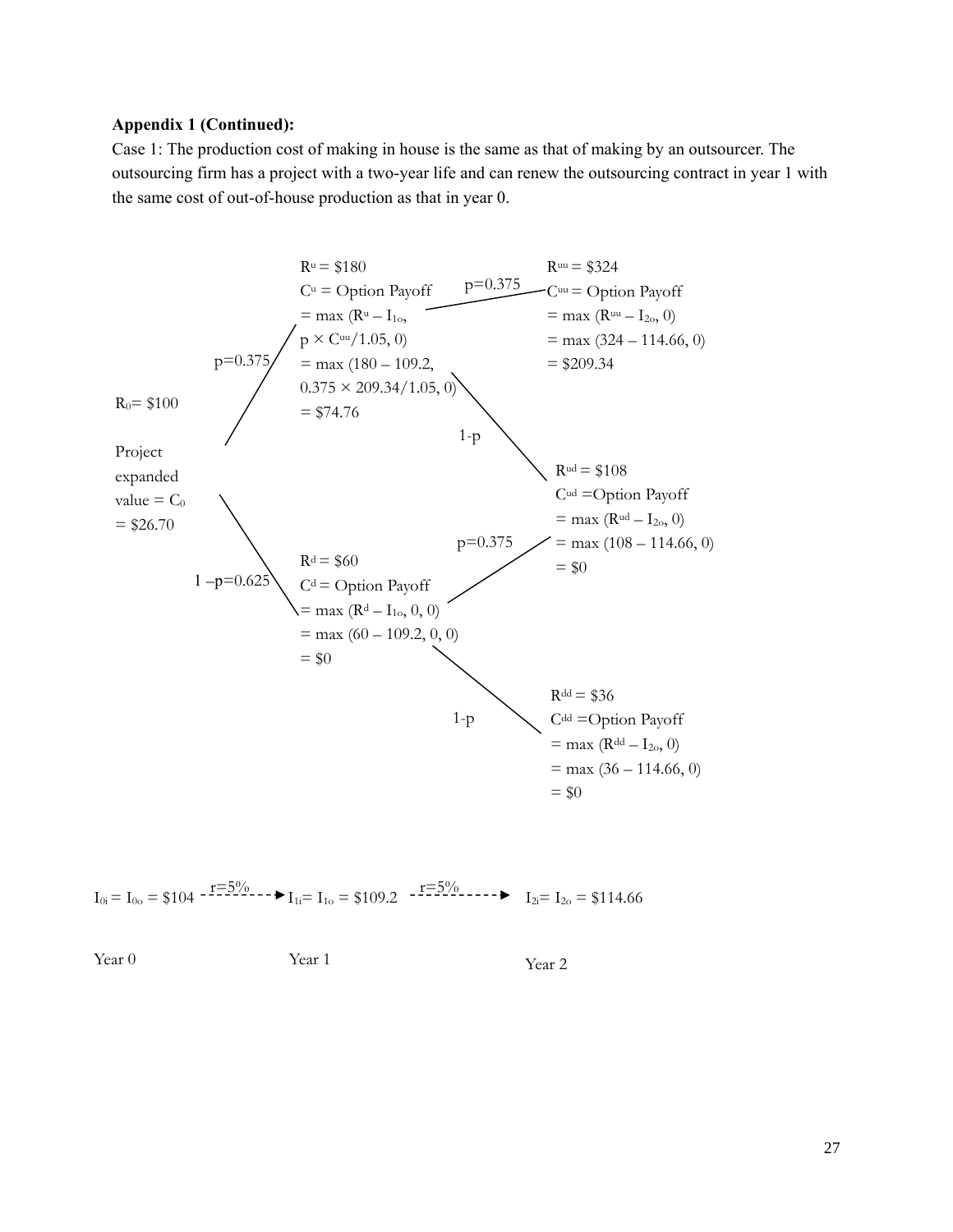# **Appendix II: Definition of Variables**

| <b>Financial Flexibility</b>                 |                                                                                                                                                                                                                                                                                                                                                                                                                                                                                                                                                                                                                                                                                                                                                                                            |
|----------------------------------------------|--------------------------------------------------------------------------------------------------------------------------------------------------------------------------------------------------------------------------------------------------------------------------------------------------------------------------------------------------------------------------------------------------------------------------------------------------------------------------------------------------------------------------------------------------------------------------------------------------------------------------------------------------------------------------------------------------------------------------------------------------------------------------------------------|
| <b>KZ</b> Index<br>HP Index                  | The KZ index, due to Kaplan and Zingales (1997) and Lamont, Polk, and<br>Saa-Requejo (2001), is a measure of a firm's reliance on external capital. It<br>is estimated by a five-factor model: cash flows to K, Tobin's q, debt to total<br>capital, dividends to K, and cash to K, where K is lagged property, plant and<br>equipment. It is calculated as $-1.001909$ (ib + dp)/lagged ppent] +<br>0.2826389[ (at + prcc f $\times$ csho - ceq - txdb)/at] + 3.139193[ (dltt + dlc)/ (dltt<br>$+$ dlc + seq)] - 39.3678[(dvc + dvp)/lagged ppent] - 1.314759[che/lagged<br>ppent], where all variables in italics are COMPUSTAT data items. Firms<br>with high KZ scores are more financially constrained.<br>The HP index (Hadlock and Pierce, 2010) is a combination of asset size and |
|                                              | firm age and is calculated as $(-0.737 * Size + 0.043 * Size^2 - 0.040 * Age)$ ,<br>where $Size$ is the natural log of inflation-adjusted book assets, and $Age$ is the<br>number of years a firm is listed with a non-missing stock price on<br>COMPUSTAT. Firms with high SA index are more financially constrained.                                                                                                                                                                                                                                                                                                                                                                                                                                                                     |
| <b>Operational Flexibility</b>               |                                                                                                                                                                                                                                                                                                                                                                                                                                                                                                                                                                                                                                                                                                                                                                                            |
| (COGS+SGA)/Sales                             | The sum of cost of goods sold (from COMPUSTAT) and selling, general<br>and administrative expense (from COMPUSTAT) divided by sales (from<br>COMPUSTAT).                                                                                                                                                                                                                                                                                                                                                                                                                                                                                                                                                                                                                                   |
| <b>XLR/Sales</b><br><b>Business segments</b> | Staff expense (from COMPUSTAT) divided by sales.<br>The number of business segments of the firm in the COMPUSTAT segment<br>database.                                                                                                                                                                                                                                                                                                                                                                                                                                                                                                                                                                                                                                                      |
| <b>Controls</b>                              |                                                                                                                                                                                                                                                                                                                                                                                                                                                                                                                                                                                                                                                                                                                                                                                            |
| SD of stock returns                          | The standard deviation of stock return residuals based on the CAPM<br>estimated for the period from $t = 365$ calendar days to $t = 10$ calendar days<br>prior to the outsourcing event.                                                                                                                                                                                                                                                                                                                                                                                                                                                                                                                                                                                                   |
| Asset specificity                            | Asset specificity is defined as the ratio of intangible assets (COMPUSTAT<br>item 33) to book value of total assets.                                                                                                                                                                                                                                                                                                                                                                                                                                                                                                                                                                                                                                                                       |
| Distress dummy                               | Distress dummy is set to one if a firm reported layoffs, strikes or bankruptcy<br>in the Wall Street Journal during the one-year window prior to outsourcing<br>or if the firm reported negative net incomes in COMPUSTAT in the year<br>prior to outsourcing; zero otherwise.                                                                                                                                                                                                                                                                                                                                                                                                                                                                                                             |
| Leverage                                     | Total liabilities scaled by total assets.                                                                                                                                                                                                                                                                                                                                                                                                                                                                                                                                                                                                                                                                                                                                                  |
| Concentration ratio                          | Herfindahl-Hirschman Index (HHI) of sales or the market share of the firm<br>in the given two-digit SIC industry. HHI is calculated as the sum of squared<br>segment sales divided by the squared firm sales.                                                                                                                                                                                                                                                                                                                                                                                                                                                                                                                                                                              |
| Independent board                            | Independent directors as a fraction of the total board.                                                                                                                                                                                                                                                                                                                                                                                                                                                                                                                                                                                                                                                                                                                                    |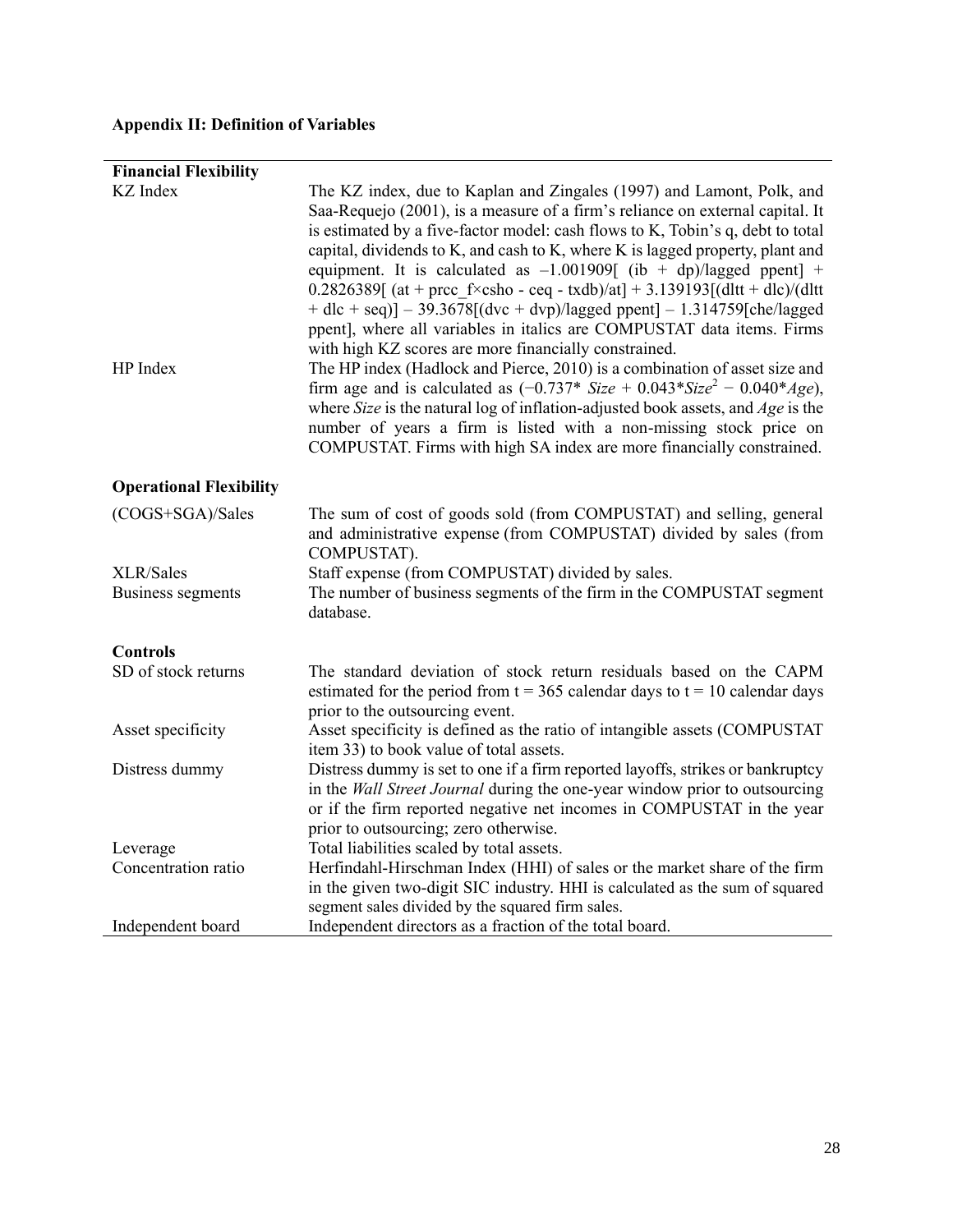## **References**

- Aabo, T., Pantzalis, C., and Park, J.C., 2016. Multinationality as real option facilitator -- Illusion or reality? Journal of Corporate Finance 38: 1-17.
- Agrawal, A.K., and Matsa, D., 2013. Labor unemployment risk and corporate financing decisions. *Journal of Financial Economics* 108: 449–470.
- Barney, J. 1991. Special theory forum the resource-based theory of the firm: Origins, implications, and prospects. *Journal of Management*, 17(1): 97-98.
- Benmelech, E., Bergman, N.K., and Enriquez, R.J., 2012. Negotiating with labor under financial distress, *Review of Corporate Finance Studies* 1 (1): 28-67.
- Bernardo A.E., Chowdhry B., 2002. Resources, real options, and corporate strategy. J*ournal of Financial Economics* 63: 211-234.
- Bowman E.H., and Hurry D., 1993. Strategy through the option lens: An integrated view of resource investments and the incremental-choice process. *Academy of Management Review* 18: 760-783.
- Bronars, S.G., and Deere, D.D., 1991. The threat of unionization, the use of debt, and the preservation of shareholder wealth. *Quarterly Journal of Economics* 106: 231- 254.
- Bryce D.J., and Useem M., 1998. The impact of corporate outsourcing on company value. *European Management Journal* 16: 635-645.
- Businessweek. 2005. *Outsourcing innovation*. March 25.
- Campello, M., Graham, J.R., Harvey, C.R., 2010. The real effects of financial constraints: Evidence from a financial crisis, *Journal of Financial Economics*, 97(3): 470-487.
- Chen, H., Kacperczyk, M., and Ortiz-Molina, H., 2011. Labor unions, operating flexibility, and the cost of equity. *Journal of Financial and Quantitative Analysis*, 46(1): 25-58.
- Choi, J.J., Kotabe, M., Ju, M., Trigeorgis L., and Zhang, X.T., 2018, Flexibility as firm value driver: Evidence from offshore outsourcing. *Global Strategy Journal* 8 (2): 351-376.
- Coase R.H., 1937. The nature of the firm. *Econometrica* 4: 386-405.
- D'aveni, R. A., and Ravenscraft, D. J., 1994. Economies of integration versus bureaucracy costs: does vertical integration improve performance?. *Academy of management Journal*, 37(5): 1167-1206.
- Denis, D. J., 2011. Financial flexibility and corporate liquidity. *Journal of corporate finance*, 17(3): 667- 674.
- Denis, D. J. and McKeon, S. B., Debt financing and financial flexibility: Evidence form proactive leverage increases, *Review of Financial Studies*, 25(6): 1897-1929.
- Dixit A., 1989. Entry and exit decisions under uncertainty. *Journal of Political Economy* 97: 620-639.
- Dixit, A., 1992. Investment and hysteresis. *Journal of economic perspectives*, 6(1): 107-132.

Dixit A., and Pindyck R.S., 1994. Investment under uncertainty. Princeton University Press: Princeton, NJ.

- *Financial Times*. 2012. When outsourcing works both ways. September 4.
- Gamba, A., and Triantis, A., 2008. The value of financial flexibility. *The Journal of Finance*, 63(5): 2263- 2296.
- Gilley, K., Greer, C., and Rasheed, A., 2004. Human resource outsourcing and organizational performance in manufacturing firms. *Journal of Business Research* 57: 232-240.
- Goto, M., Nishide, K., and Takashima, R., 2017. Leaders, followers and equity risk premiums in booms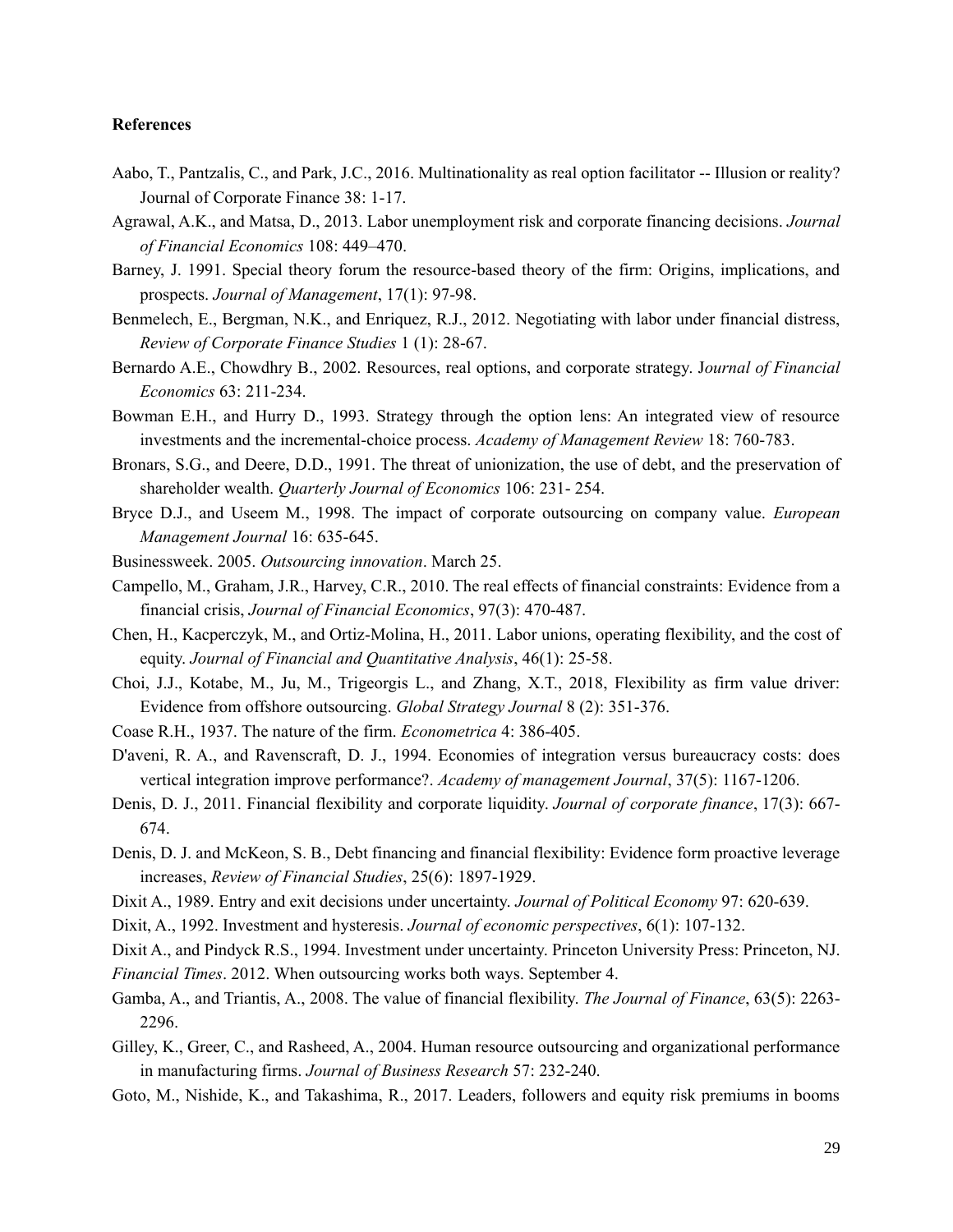and busts. *Journal of Banking and Finance* 81: 207-220.

- Hadlock, C. J., and Pierce, J. R., 2010. New evidence on measuring financial constraints: Moving beyond the KZ index. *The Review of Financial Studies*, 23(5): 1909-1940.
- Holcomb, T., and Hitt, M., 2007. Toward a model of strategic outsourcing. *Journal of Operations Management* 25: 464-481.
- Huston, L., and Sakkab, N., 2006. Connect and develop: Inside Procter and Gamble's new model for innovation, *Harvard Business Review*: 1-9.
- Ioulianou S, Trigeorgis L, and Driouchi T., 2017. Multinationality and firm value: The role of real options awareness. *Journal of Corporate Finance* 46: 77-96.
- Jiang, B., Belhlav, A., and Young, S., 2007. Outsourcing impact on manufacturing firms' value: Evidence from Japan. *Journal of Operations Management* 25: 885-900.
- Kaplan SN, Zingales L. 1997. Do investment-cash flow sensitivities provide useful measures of financing constraints. *Quarterly Journal of Economics* 112: 169-215.
- Kogut B., 1991. Joint ventures and the option to expand and acquire. *Management Science* 37: 19-33.
- Kogut B, and Kulatilaka N., 1994. Operating flexibility, global manufacturing, and the option value of a multinational network. *Management Science* 40: 123-139.
- Kogut B, and Kulatilaka N. 1994. Options thinking and platform investments: Investing in opportunity. *California Management Review* 36: 52-71.
- Kotabe, M., and Murray, J. Y., 1990. Linking product and process innovations and modes of international sourcing in global competition: A case of foreign multinational firms. Journal of International Business Studies, 21(3), 383-408.
- Kulatilaka N, Marks S.G., 1988. The strategic value of flexibility: Reducing the ability to compromise. *American Economic Review* 78: 574-581.
- Lambrecht, Bart M., 2017. Real options in finance. *Journal of Banking & Finance* 81: 166-171.
- Lamont, O., Polk, C., and Saa-Requejo, J., 2001, Financial constraints and stock returns. *Review of Financial Studies* 14: 529–554.
- Leiblein, M., 2003. The choice of organizational governance form and performance: Predictions from transaction cost, resource-based view, and real options theories. *Journal of Management* 29: 937-961.
- Li J, and Li Y., 2010. Flexibility versus commitment: MNEs' ownership strategy in China. *Journal of International Business Studies* 41: 1550-1571.
- Luo, M., 2011. A bright side of financial constraints in cash management. *Journal of Corporate Finance*, 17(5), 1430-1444.
- Matsa, D.A., 2010. Capital structure as a strategic variable: Evidence from collective bargaining. *Journal of Finance* 65: 1197-1232.
- McDonald, R., and Siegel D., 1986. The value of waiting to invest. *Quarterly Journal of Economics* 101: 707-727.
- Myers, S.C., 1977. Determinants of corporate borrowing. *Journal of Financial Economics* 5: 147-175.
- Nembhard, H., Shi, L., and Atkan, M., 2003. A real options design for product outsourcing. *Engineering Economist* 48: 199-217.
- Novy-Marx, R., 2011. Operating leverage. *Review of Finance* 15 (1):103–134.
- Pindyck, R.S., 1988. Irreversible investment, capacity choice, and the value of the firm. *American*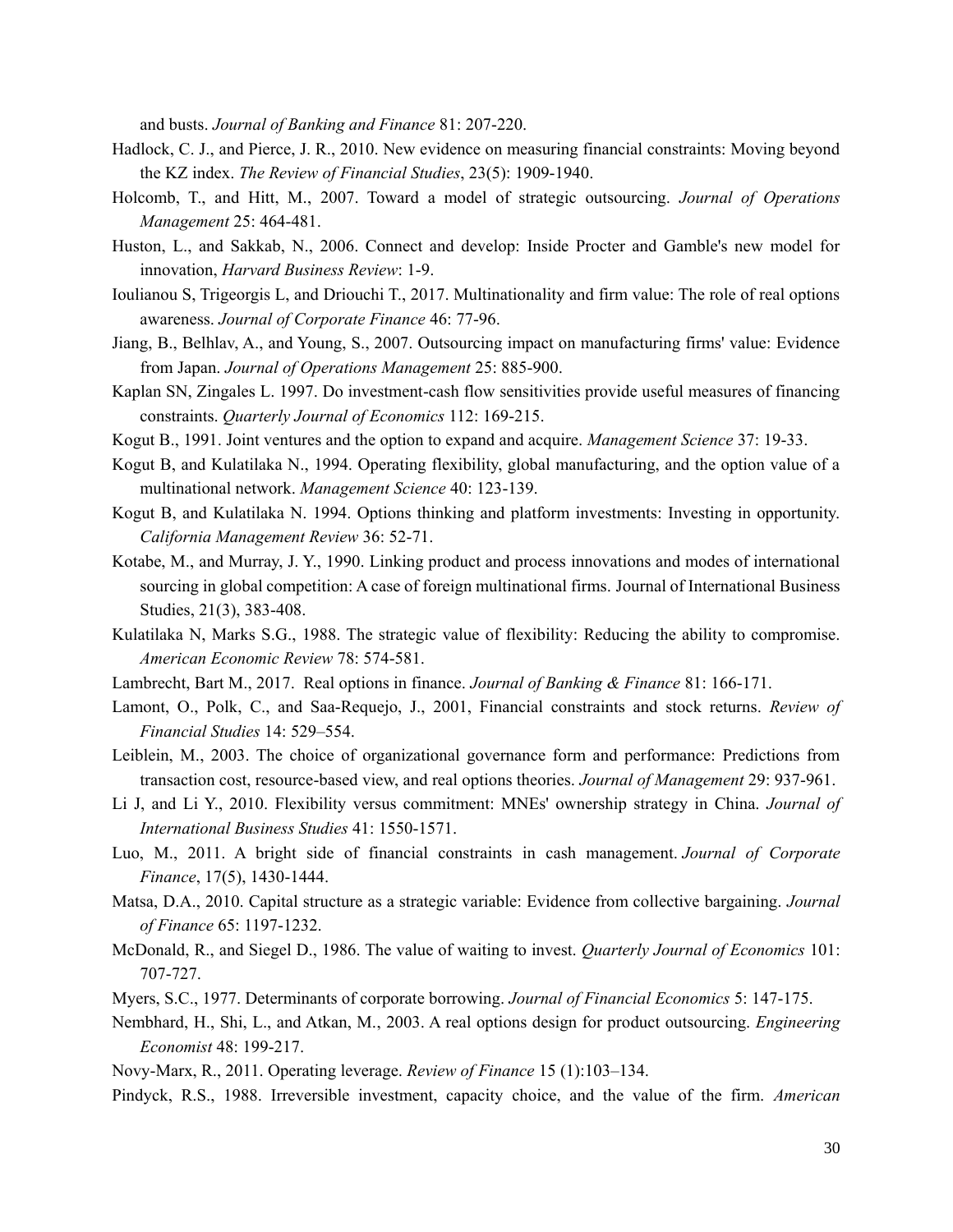*Economic Review* 78: 969-985.

Quinn, J., 2000. Outsourcing innovation: the new engine of growth. *Sloan Management Review* 41: 13-28.

- Reuer J.J, Tong T.W., 2005. Real options in international joint ventures. *Journal of Management* 31: 403- 423.
- Sanchez, R., 1993. Strategic flexibility, firm organization, and managerial work in dynamic markets: A strategic options perspective, P. Shrivastava, A., Huff, and J. Dutton (eds.) *Advances in Strategic Management*, 9: 251-291.
- Sanchez, R. 1995. Strategic flexibility in product competition. *Strategic Management Journal* 16: 135-159.
- Schwab, B., and Lusztig, P., 1972. A note on investment evaluations in light of uncertain future opportunities. *The Journal of Finance*, 27(5): 1093-1100.
- Teece, D., Pisano, G., Schuen, A., 1997. Dynamic capabilities and strategic management. *Strategic Management Journal*, 18(7): 509-533.
- Triantis, A.J., Hodder, J.E., 1990. Valuing flexibility as a complex option. *Journal of Finance* 45: 549-565.
- Trigeorgis L., 1993. The nature of option interactions and the valuation of investments with multiple real options. *Journal of Financial and Quantitative Analysis* 28: 1-21.
- Trigeorgis L., 1996. Real options: Managerial flexibility and strategy in resource allocation. MIT Press: Cambridge, Massachusetts and London, England.
- Trigeorgis, L., and Reuer, J.J., 2017. Real options theory in strategic management. *Strategic Management Journal* 38: 42-63.
- *Wall Street Journal (2006a)*, New contract protects wages, provides for lump sums. January 25.
- *Wall Street Journal (2006b)*. Offshore outsourcing finds fans at fed forum. August 28, p. A.2.
- *Wall Street Journal (2007)*. Technology (A Special Report); Outside chance: Why outsourcing it often doesn't save as much as it could. January 29, p. R.7.
- Williamson O.E., 1975. Markets and hierarchies. Free Press: New York.
- Williamson O.E., 1979. Transaction cost economics: The governance of contractual relations, *Journal of Law and Economics*, 22(2): 233-261.
- Williamson O.E., 2008. Outsourcing: Transaction cost economics and supply chain management. Journal of *Supply Chain Management* 44: 5-16.
- Zhu, Z., Hsu, K., and Lillie J., 2001. Outsourcing a strategic move: The process and the ingredients for success. *Management Decision* 39: 373-378.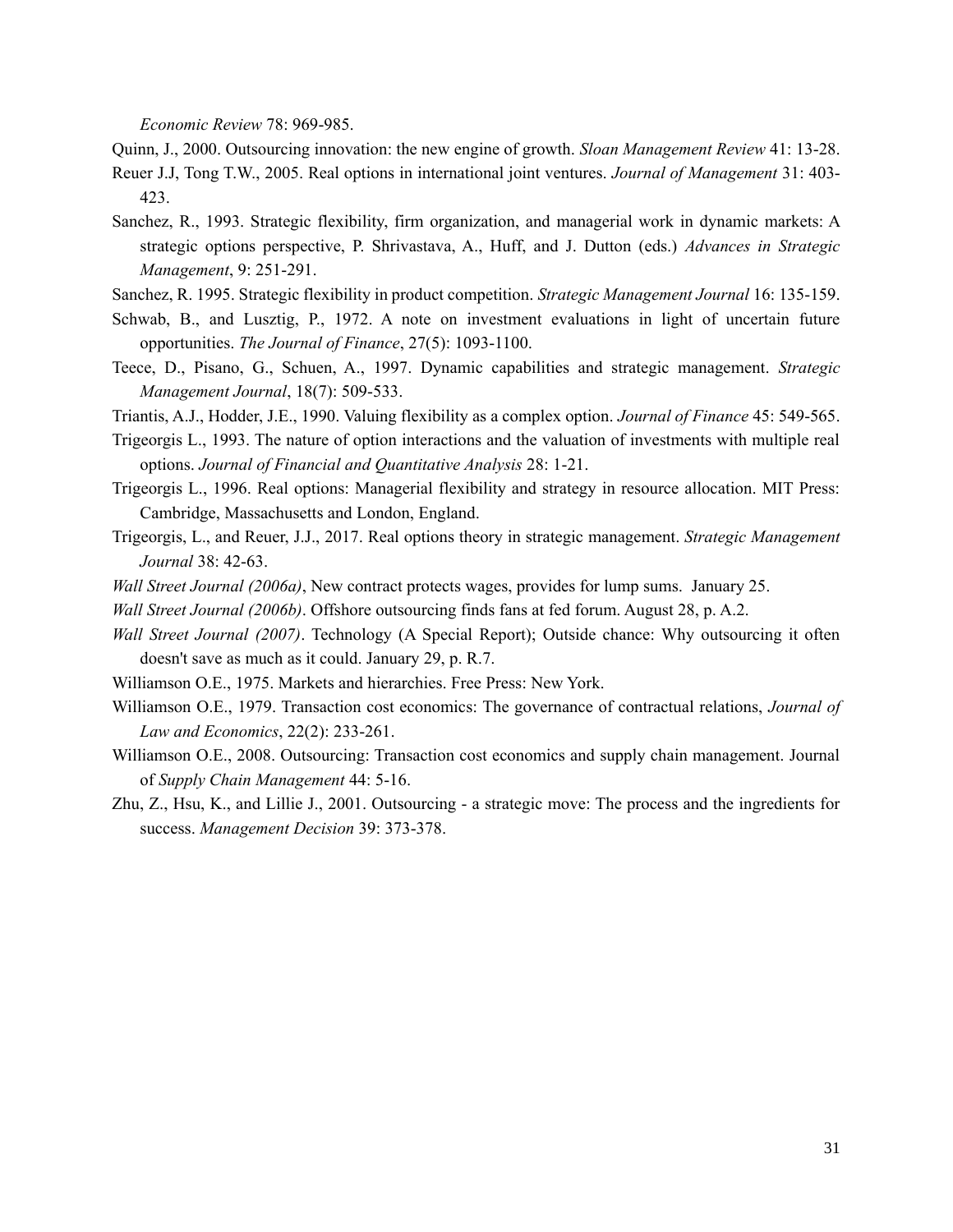## **Table 1: Distribution of Outsourcing Events by Industry**

Our initial sample consisted of 402 outsourcing events by all publicly traded firms in the U.S. during the 22-year period 1995-2016 as reported in the *Wall Street Journal* included in the Factiva database. Eliminating events due to missing data, multiple-event contaminations and foreign firms, resulted in a final usual sample of 273 events. Multiple-event cases are excluded due to the presence of announcements of other major corporate events (e.g., lawsuits, layoffs, strikes, mergers and acquisitions, earnings, dividends) during the outsourcing event window (-10, 10).

| SIC Code  | Industry                                 | Outsourcing firms Counterpart firms |     |
|-----------|------------------------------------------|-------------------------------------|-----|
| 1000-1999 | Mining                                   | 6                                   |     |
| 2000-2999 | Construction                             | 29                                  | 26  |
| 3000-3999 | Manufacturing                            | 70                                  | 61  |
| 4000-4999 | <b>Transportation and Communications</b> | 66                                  | 40  |
| 5000-5999 | Trade                                    | 16                                  |     |
| 6000-6999 | Finance, Insurance and Real Estate       | 29                                  | 8   |
| 7000-7999 | <b>Business Services</b>                 | 41                                  | 50  |
| 8000-8999 | Legal, Educational and Social Services   | 16                                  | 8   |
| Total     |                                          | 273                                 | 198 |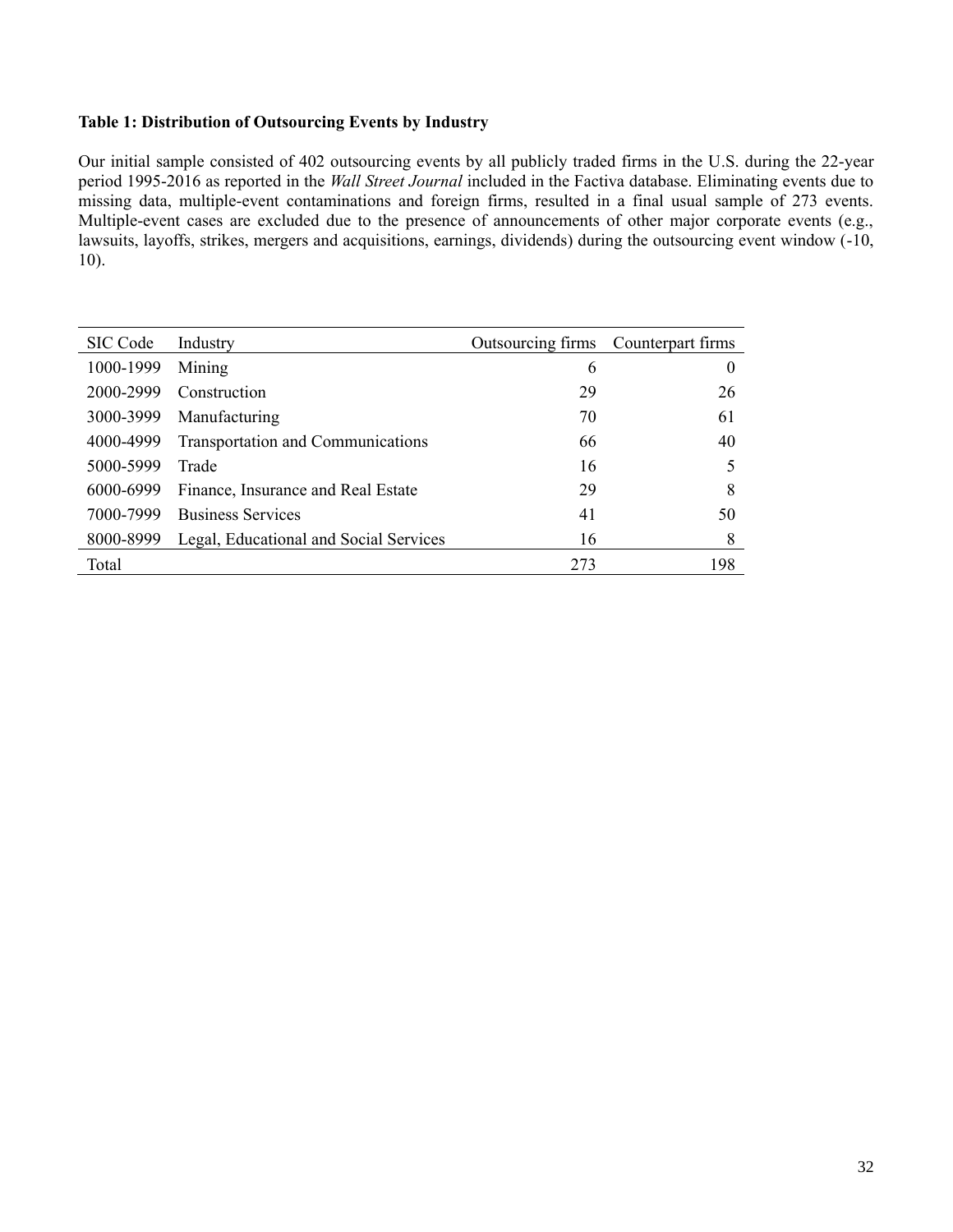# **Table 2: Pearson Correlations**

|                           | (1)       | (2)       | (3)       | (4)       | (5)       | (6)       | (7)       | (8)       | (9)    | (10)   | (11) |
|---------------------------|-----------|-----------|-----------|-----------|-----------|-----------|-----------|-----------|--------|--------|------|
| $(1)$ KZ index            |           |           |           |           |           |           |           |           |        |        |      |
| $(2)$ HP index            | 0.5620    |           |           |           |           |           |           |           |        |        |      |
| $(3)$ (COGS+SGA)/Sales    | 0.0892    | 0.0866    |           |           |           |           |           |           |        |        |      |
| $(4)$ XLR/Sales           | 0.0766    | 0.0868    | 0.6619    |           |           |           |           |           |        |        |      |
| (5) Business segments     | 0.0082    | 0.2353    | $-0.0569$ | $-0.0307$ |           |           |           |           |        |        |      |
| $(6)$ SD of stock returns | $-0.0007$ | 0.0235    | 0.5349    | 0.4364    | $-0.0835$ |           |           |           |        |        |      |
| (7) Asset specificity     | 0.2835    | 0.1482    | $-0.0800$ | $-0.0655$ | $-0.0575$ | $-0.0577$ |           |           |        |        |      |
| (8) Distress dummy        | $-0.0591$ | 0.5024    | $-0.0487$ | $-0.0991$ | 0.1171    | 0.0606    | 0.1224    |           |        |        |      |
| $(9)$ Leverage            | 0.1113    | $-0.0138$ | 0.3404    | 0.3272    | 0.0184    | 0.1314    | $-0.0430$ | 0.0371    |        |        |      |
| (10) Concentration ratio  | 0.1414    | $-0.0399$ | $-0.0683$ | $-0.0427$ | 0.0662    | 0.0160    | 0.0122    | $-0.0049$ | 0.0483 |        |      |
| (11) Independent board    | 0.0908    | 0.0771    | 0.0229    | 0.0483    | 0.1690    | 0.0383    | 0.1606    | 0.0490    | 0.1052 | 0.0981 |      |

This table reports the correlations of the main variables used in the empirical work.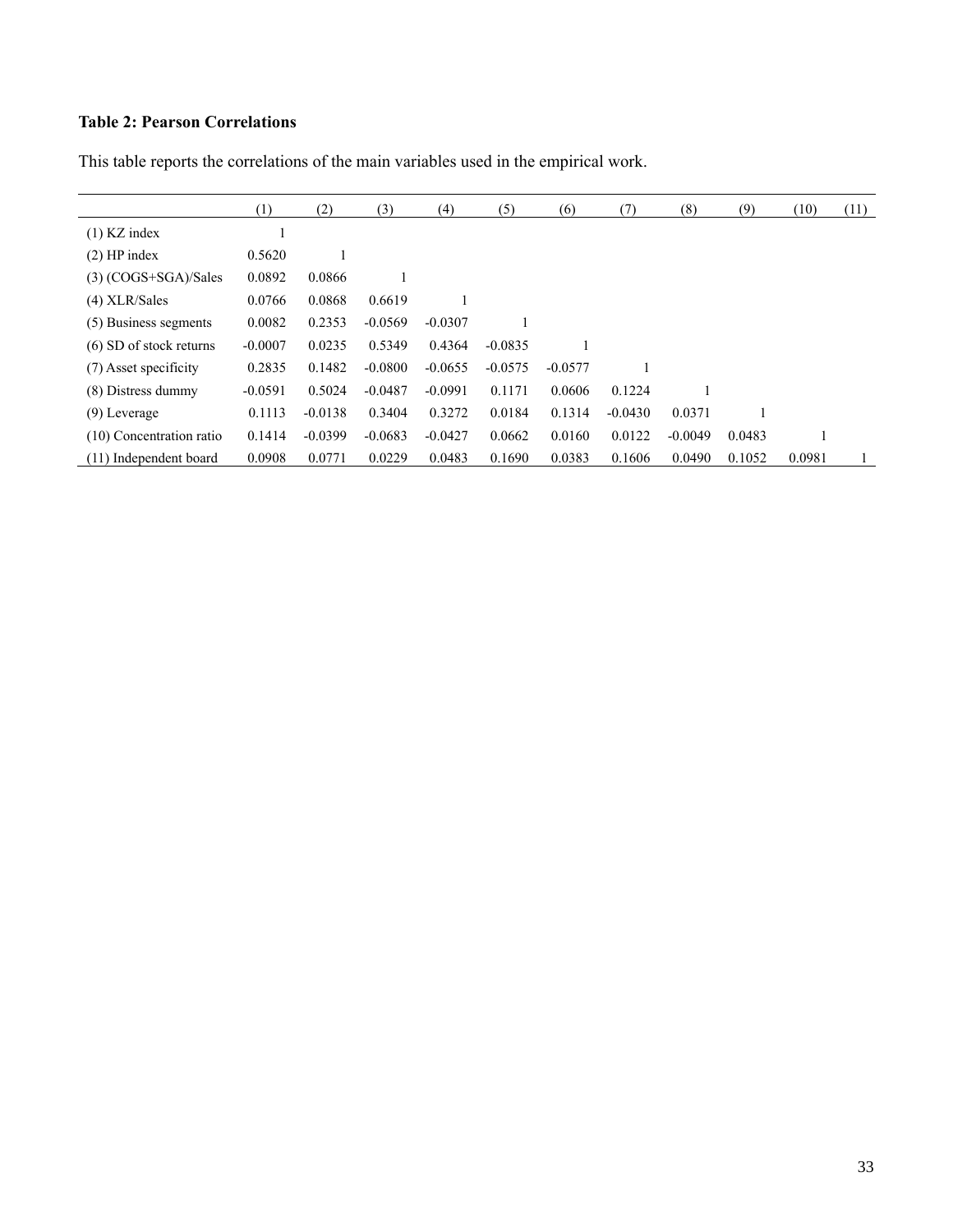## **Table 3: Cumulative Abnormal Returns (CAR) of Outsourcing Firms and their Counterparts**

The event date (day 0) is the announcement date as reported in *The Wall Street Journal*. The estimation period is (- 250,101). Abnormal return (AR) and cumulative abnormal return (CAR) are expressed as a percentage.  $AR_{it}$  is calculated using the single-factor market model.  $CAR_j = \sum_{t \in window} AR_{jt}$ , where  $R_{jt}$  is the compounded rate of return for firm j on day t;  $R_{mt}$  is the market rate of return from CRSP value-weighted market index on day t. Portfolio timeseries (CDA) t-statistics are reported in parentheses.  $*,$  \*\* and \*\*\* denote significance at the 0.10, 0.05, and 0.01 (two-tailed) levels, respectively.

|             |            | Outsourcing firms |            |             |  |  |  |  |  |
|-------------|------------|-------------------|------------|-------------|--|--|--|--|--|
| Event       | Mean       | Mean              | Mean       | Positive to |  |  |  |  |  |
| window      | <b>CAR</b> | pos. CAR          | neg. CAR   | Negative    |  |  |  |  |  |
| $(-1, 1)$   | $0.40***$  | $4.40***$         | $-3.64***$ | 141:132     |  |  |  |  |  |
|             | (5.13)     | (10.71)           | $(-10.12)$ |             |  |  |  |  |  |
| $(-5, 5)$   | $0.91**$   | $5.75***$         | $-4.38***$ | 138:135     |  |  |  |  |  |
|             | (2.30)     | (10.86)           | $(-9.33)$  |             |  |  |  |  |  |
| $(-10, 10)$ | 1.30       | $10.32***$        | $-7.95***$ | 130:143     |  |  |  |  |  |
|             | (1.23)     | (10.19)           | $(-8.44)$  |             |  |  |  |  |  |

Panel A: Outsourcing firms

Panel B: Counterpart firms

|             | Counterpart firms |           |            |             |  |  |
|-------------|-------------------|-----------|------------|-------------|--|--|
| Event       | Mean              | Mean      | Mean       | Positive to |  |  |
| window      | <b>CAR</b>        | pos. CAR  | neg. CAR   | Negative    |  |  |
| $(-1, 1)$   | 0.42              | $3.98***$ | $-3.70***$ | 110:88      |  |  |
|             | (1.39)            | (5.80)    | $(-5.62)$  |             |  |  |
| $(-5, 5)$   | $1.41*$           | $4.92***$ | $-2.53**$  | 102:96      |  |  |
|             | (1.65)            | (5.91)    | $(-2.50)$  |             |  |  |
| $(-10, 10)$ | 1.68              | $8.37***$ | $-7.52***$ | 100:98      |  |  |
|             | (1.43)            | (5.57)    | $(-4.09)$  |             |  |  |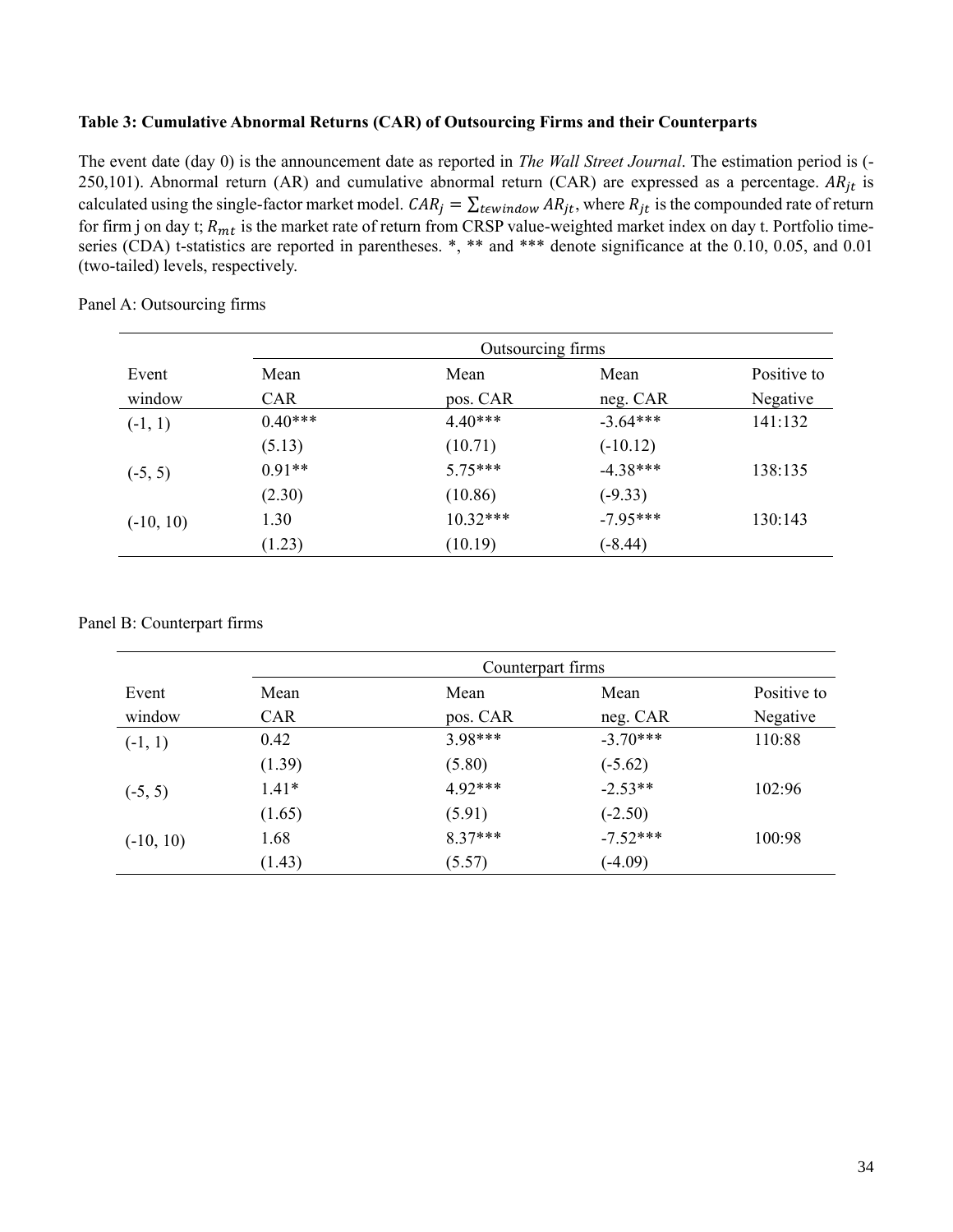## **Table 4: The Effect of Financial Flexibility on the Likelihood of Outsourcing**

This table reports a logistic regression to determine the likelihood of outsourcing decisions based on a set of both outsourcing and non-event firms. The dependent variable in the logistic regression is a binary variable which equals one if a firm outsourced, and zero if not. All explanatory variables are defined in Appendix II and are lagged one year. t-statistics of coefficients are reported in parentheses. \*, \*\* and \*\*\* denote significance at the 0.10, 0.05, and 0.01 (two-tailed) levels, respectively.

|                                     | (1)        | (2)        | (3)        | (4)        | (5)        | (6)        | (7)        | (8)        | (9)        |
|-------------------------------------|------------|------------|------------|------------|------------|------------|------------|------------|------------|
| Financial flexibility               |            |            |            |            |            |            |            |            |            |
| (reverse of KZ and HP)              | $0.369*$   | $0.338*$   | $0.232*$   | $0.274*$   | 0.259      |            |            |            |            |
| <b>KZ</b> Index                     |            |            |            |            |            |            |            |            |            |
|                                     | (1.776)    | (1.800)    | (1.795)    | (1.775)    | (1.594)    |            |            |            |            |
| HP Index                            |            |            |            |            |            | $0.247*$   | 0.249      | $0.278*$   | 0.225      |
|                                     |            |            |            |            |            | (1.953)    | (1.550)    | (1.705)    | (1.391)    |
| Operational flexibility             |            |            |            |            |            |            |            |            |            |
| XLR/Sales                           | $0.009**$  |            |            | $0.010**$  |            | $0.008**$  |            |            | $0.013*$   |
|                                     | (2.189)    |            |            | (2.023)    |            | (2.058)    |            |            | (1.777)    |
| (COGS+SGA)/Sales                    |            | 0.318      |            |            |            |            | 0.003      |            |            |
|                                     |            | (1.905)    |            |            |            |            | (1.187)    |            |            |
| Business segments                   |            |            | $0.020*$   |            | $0.021*$   |            |            | $0.510*$   |            |
|                                     |            |            | (1.866)    |            | (1.672)    |            |            | (1.820)    |            |
| Interactions                        |            |            |            |            |            |            |            |            |            |
| KZ Index*XLR/Sales                  |            |            |            | $-0.144$   |            |            |            |            |            |
|                                     |            |            |            | $(-0.266)$ |            |            |            |            |            |
| KZ Index* Business segments         |            |            |            |            | $-0.049**$ |            |            |            |            |
|                                     |            |            |            |            | $(-2.336)$ |            |            |            |            |
| HP Index*XLR/Sales                  |            |            |            |            |            |            |            |            | $-0.191$   |
|                                     |            |            |            |            |            |            |            |            | $(-1.257)$ |
| Controls                            |            |            |            |            |            |            |            |            |            |
| SD of stock returns                 | 0.580      | 0.644      | 0.876      | $-0.021$   | 0.976      | $-0.467$   | $-0.217$   | $-0.352$   | 1.124      |
|                                     | (0.358)    | (0.440)    | (0.712)    | $(-0.018)$ | (0.802)    | $(-0.126)$ | $(-0.052)$ | $(-0.123)$ | (0.249)    |
| Asset specificity                   | $-0.241$   | $-0.241$   | $-0.222$   | $-0.235$   | $-0.210$   | $-0.086$   | $-0.081$   | $-0.091$   | $-0.081$   |
|                                     | $(-1.049)$ | $(-1.052)$ | $(-0.970)$ | $(-1.022)$ | $(-0.923)$ | $(-0.688)$ | $(-0.633)$ | $(-0.686)$ | $(-0.610)$ |
| Distress dummy                      | $-0.033$   | $-0.034$   | $-0.042$   | $-0.021$   | $-0.040$   | 1.187      | 1.194      | 0.987      | 1.762      |
|                                     | $(-0.754)$ | $(-0.753)$ | $(-0.945)$ | $(-0.503)$ | $(-0.912)$ | (1.162)    | (1.228)    | (1.161)    | (1.139)    |
| Leverage                            | $-0.180$   | $-0.177$   | $-0.177$   | $-0.136$   | $-0.162$   | $-0.081$   | $-0.065$   | $-0.088*$  | $-0.092$   |
|                                     | $(-1.321)$ | $(-1.338)$ | $(-1.491)$ | $(-1.230)$ | $(-1.356)$ | $(-1.633)$ | $(-1.498)$ | $(-1.683)$ | $(-1.591)$ |
| Concentration ratio                 | $-0.570$   | $-0.575$   | $-0.631$   | $-0.309$   | $-0.631$   | $-0.085*$  | $-0.079$   | $-0.086$   | $-0.084$   |
|                                     | $(-0.697)$ | $(-0.701)$ | $(-0.756)$ | $(-0.388)$ | $(-0.748)$ | $(-1.662)$ | $(-1.603)$ | $(-1.608)$ | $(-1.633)$ |
|                                     | Yes        | Yes        | Yes        | Yes        | Yes        | Yes        | Yes        | Yes        | Yes        |
| Industry fixed effect<br>Adj. $R^2$ | 0.08       | 0.08       | 0.09       | 0.10       | 0.10       | 0.08       | 0.08       | 0.09       | 0.07       |
|                                     | 546        | 546        | 546        | 546        | 546        | 546        | 546        | 546        | 546        |
| Number of obs.                      |            |            |            |            |            |            |            |            |            |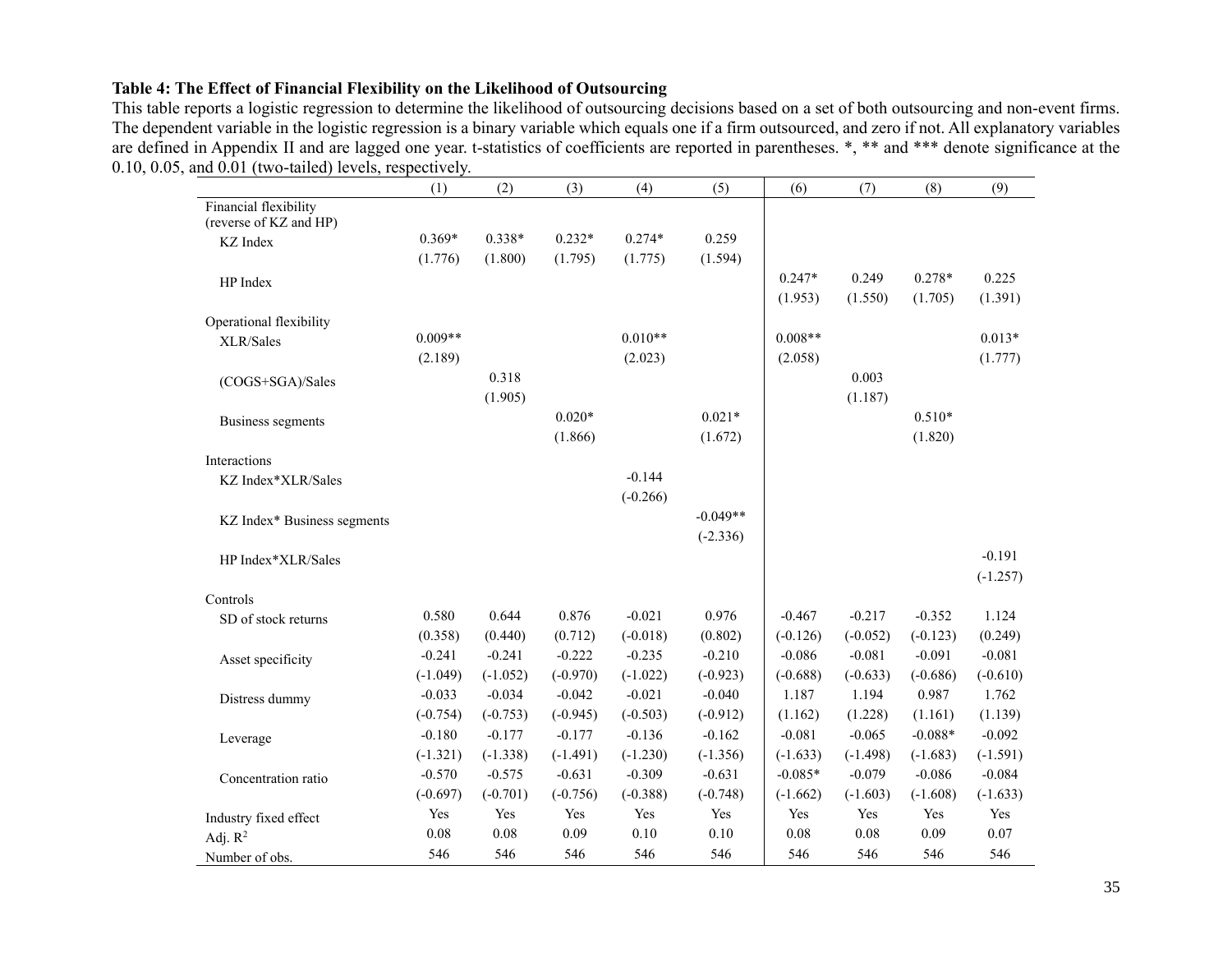## **Table 5: The Effect of Financial Flexibility on the Marker Value of Outsourcing (Outsourcer CAR)**

This table reports results of multivariate regression analysis of outsourcer cumulative abnormal return (CAR) on financial flexibility and other determinants. The dependent variable is CAR (-5, 5). All explanatory variables are defined in Appendix II and are lagged one year. t-statistics of coefficients are reported in parentheses. \*, \*\* and \*\*\* denote significance at the 0.10, 0.05, and 0.01 (two-tailed) levels, respectively.

|                                                 | (1)        | (2)        | (3)        | (4)        | (5)        | (6)        | (7)        | (8)        |
|-------------------------------------------------|------------|------------|------------|------------|------------|------------|------------|------------|
| Financial flexibility<br>(reverse of KZ and HP) |            |            |            |            |            |            |            |            |
| KZ Index                                        | 0.047      | $0.079**$  | 0.046      | $0.090*$   |            |            |            |            |
|                                                 | (1.549)    | (2.219)    | (1.363)    | (1.850)    |            |            |            |            |
| HP Index                                        |            |            |            |            | $0.067*$   | $0.073**$  | 0.052      | 0.062      |
|                                                 |            |            |            |            | (1.904)    | (2.026)    | (1.518)    | (1.135)    |
| Operational flexibility                         |            |            |            |            |            |            |            |            |
| XLR/Sales                                       | 0.301      |            |            |            | $0.108*$   |            |            | $0.036*$   |
|                                                 | (1.630)    |            |            |            | (1.907)    |            |            | (1.922)    |
| (COGS+SGA)/Sales                                |            | $0.016**$  |            | $0.012*$   |            | 0.012      |            |            |
|                                                 |            | (2.156)    |            | (1.965)    |            | (1.597)    |            |            |
| Business segments                               |            |            | 0.002      |            |            |            | 0.002      |            |
|                                                 |            |            | (1.127)    |            |            |            | (1.203)    |            |
| Interactions                                    |            |            |            |            |            |            |            |            |
| KZ Index*(COGS+SGA)/Sales                       |            |            |            | $-0.227$   |            |            |            |            |
|                                                 |            |            |            | $(-1.451)$ |            |            |            |            |
| HP Index*XLR/Sales                              |            |            |            |            |            |            |            | $-0.058$   |
|                                                 |            |            |            |            |            |            |            | $(-1.482)$ |
| Controls                                        |            |            |            |            |            |            |            |            |
| SD of stock returns                             | 1.253      | 0.814      | $2.808**$  | 1.115      | 0.103      | 0.614      | 0.961      | 0.983      |
|                                                 | (1.645)    | (1.003)    | (2.334)    | (1.302)    | (1.568)    | (0.842)    | (1.230)    | (1.209)    |
| Asset specificity                               | 0.057      | 0.063      | 0.052      | 0.068      | 0.052      | 0.059      | 0.058      | 0.064      |
|                                                 | (1.416)    | (1.579)    | (1.120)    | (1.610)    | (1.165)    | (1.334)    | (1.059)    | (1.452)    |
| Distress dummy                                  | $-0.009$   | $-0.012$   | $-0.022$   | $-0.010$   | 0.022      | 0.020      | 0.117      | $-0.123$   |
|                                                 | $(-0.680)$ | $(-0.915)$ | $(-1.420)$ | $(-1.380)$ | (0.644)    | (0.520)    | (1.617)    | $(-0.780)$ |
| Leverage                                        | 0.021      | 0.019      | 0.106      | 0.012      | $-0.023$   | $-0.027$   | $-0.032*$  | $-0.026$   |
|                                                 | (0.583)    | (0.469)    | (1.591)    | (0.369)    | $(-1.438)$ | $(-1.602)$ | $(-1.857)$ | $(-1.570)$ |
| Concentration ratio                             | $-0.009$   | 0.014      | 0.002      | $-0.030$   | 0.026      | 0.033      | 0.025      | 0.033      |
|                                                 | $(-0.246)$ | (0.374)    | (0.068)    | $(-0.698)$ | (1.252)    | (1.496)    | (0.979)    | (1.268)    |
| Independent board                               | $-0.004$   | $-0.005$   | $-0.017$   | $-0.036$   | $-0.262**$ | $-0.249**$ | $-0.303$   | $-0.269$   |
|                                                 | $(-0.111)$ | $(-0.125)$ | $(-0.525)$ | $(-1.082)$ | $(-2.319)$ | $(-2.228)$ | $(-1.528)$ | $(-1.109)$ |
| Industry fixed effect                           | Yes        | Yes        | Yes        | Yes        | Yes        | Yes        | Yes        | Yes        |
| Adj. $R^2$                                      | 0.20       | 0.22       | 0.23       | 0.22       | 0.16       | 0.17       | 0.18       | 0.18       |
| Number of obs.                                  | 273        | 273        | 273        | 273        | 273        | 273        | 273        | 273        |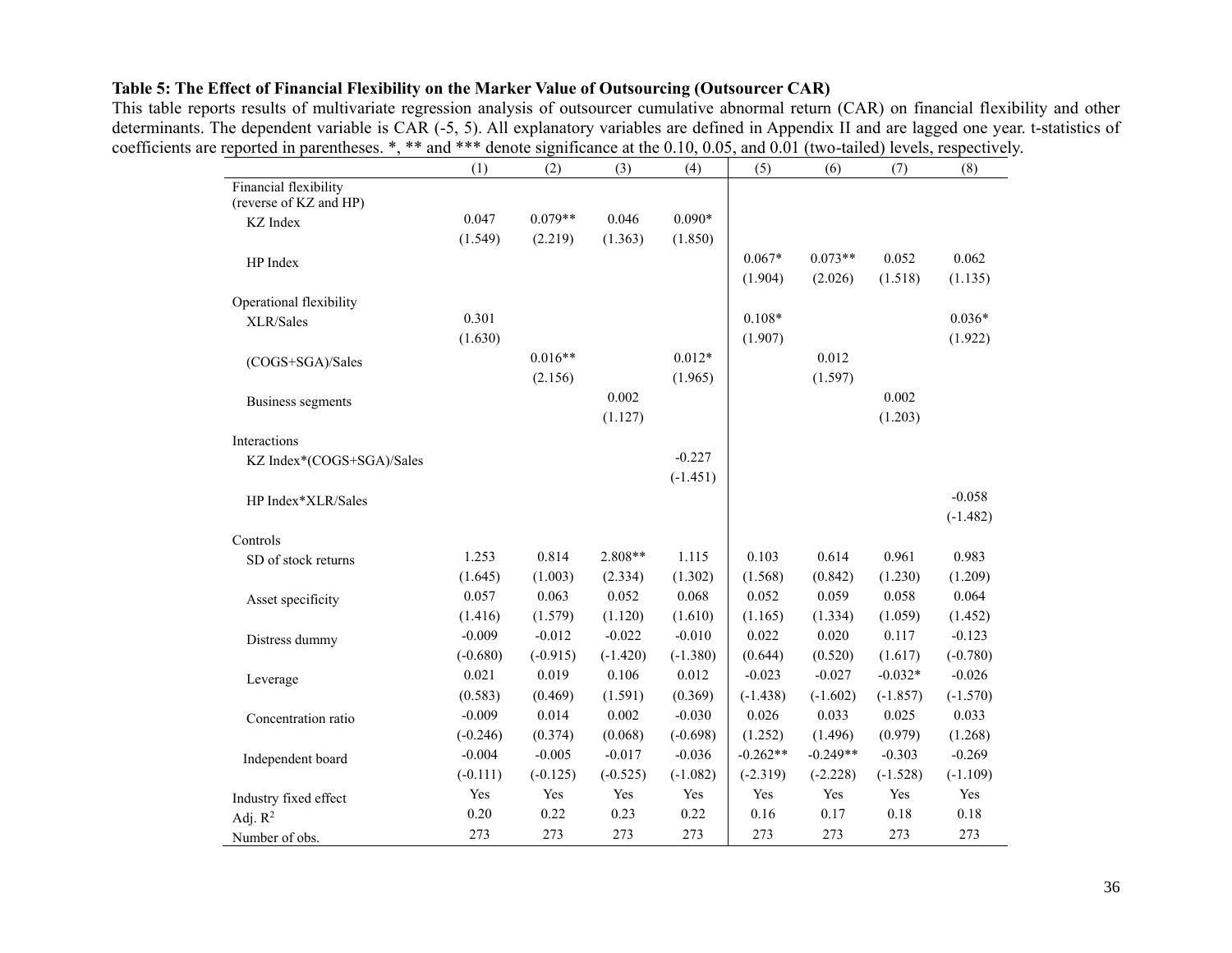## **Table 6: Heckman Sample Selection**

In the first stage, we first estimate a probit model for an outsourcing indicator in model 1. The resulting inverse of the Mills ratio is then used as an independent variable in the second stage along with financial flexibility, operating flexibility and other variables, to get unbiased estimates in models 2 and 3. All explanatory variables are lagged one year. t statistics of coefficients are reported in parentheses. \*, \*\* and \*\*\* denote significance at the 0.10, 0.05, and 0.01 levels (two-tailed test).

|                                       | First stage | Second stage:             |            |
|---------------------------------------|-------------|---------------------------|------------|
|                                       |             | Outsourcers' CAR (-5, +5) |            |
|                                       | (1)         | (2)                       | (3)        |
| Financial flexibility (reverse of KZ) |             |                           |            |
| KZ Index                              | $0.161**$   | $0.088**$                 | $0.075*$   |
|                                       | (2.039)     | (2.290)                   | (1.048)    |
| Operational flexibility               |             |                           |            |
| (COGS+SGA)/Sales                      |             | $0.013*$                  |            |
|                                       |             | (1.768)                   |            |
| Business segments                     | 0.010       |                           | $0.001*$   |
|                                       | (1.172)     |                           | (1.662)    |
| Interaction                           |             |                           |            |
| KZ Index* Business segments           |             |                           | $-0.011*$  |
|                                       |             |                           | $(-1.859)$ |
| Controls                              |             |                           |            |
| SD of stock returns                   | 0.046       | 0.015                     | 0.029      |
|                                       | (0.490)     | (0.318)                   | (0.650)    |
| Asset specificity                     | $-0.031$    | 0.001                     | $-0.008$   |
|                                       | $(-0.913)$  | (0.006)                   | $(-0.247)$ |
| Distress dummy                        | $0.025*$    | $0.033*$                  | 0.025      |
|                                       | (1.678)     | (1.860)                   | (1.432)    |
| Leverage                              | $-0.055$    | $-0.127$                  | $-0.034$   |
|                                       | $(-0.242)$  | $(-0.703)$                | $(-0.381)$ |
| Concentration ratio                   | $-0.091$    | $-0.078$                  | $-0.061$   |
|                                       | $(-1.226)$  | $(-1.618)$                | $(-1.393)$ |
| Independent board                     |             | $-0.059$                  | $-0.182$   |
|                                       |             | $(-0.985)$                | $(-1.208)$ |
| Inverse Mills ratio                   |             | $-0.072**$                | $-0.040$   |
|                                       |             | $(-2.137)$                | $(-0.720)$ |
| Industry fixed effect                 | Yes         | Yes                       | Yes        |
| Adj. $R^2$                            | 0.11        | 0.20                      | 0.21       |
| Number of obs.                        | 546         | 273                       | 273        |